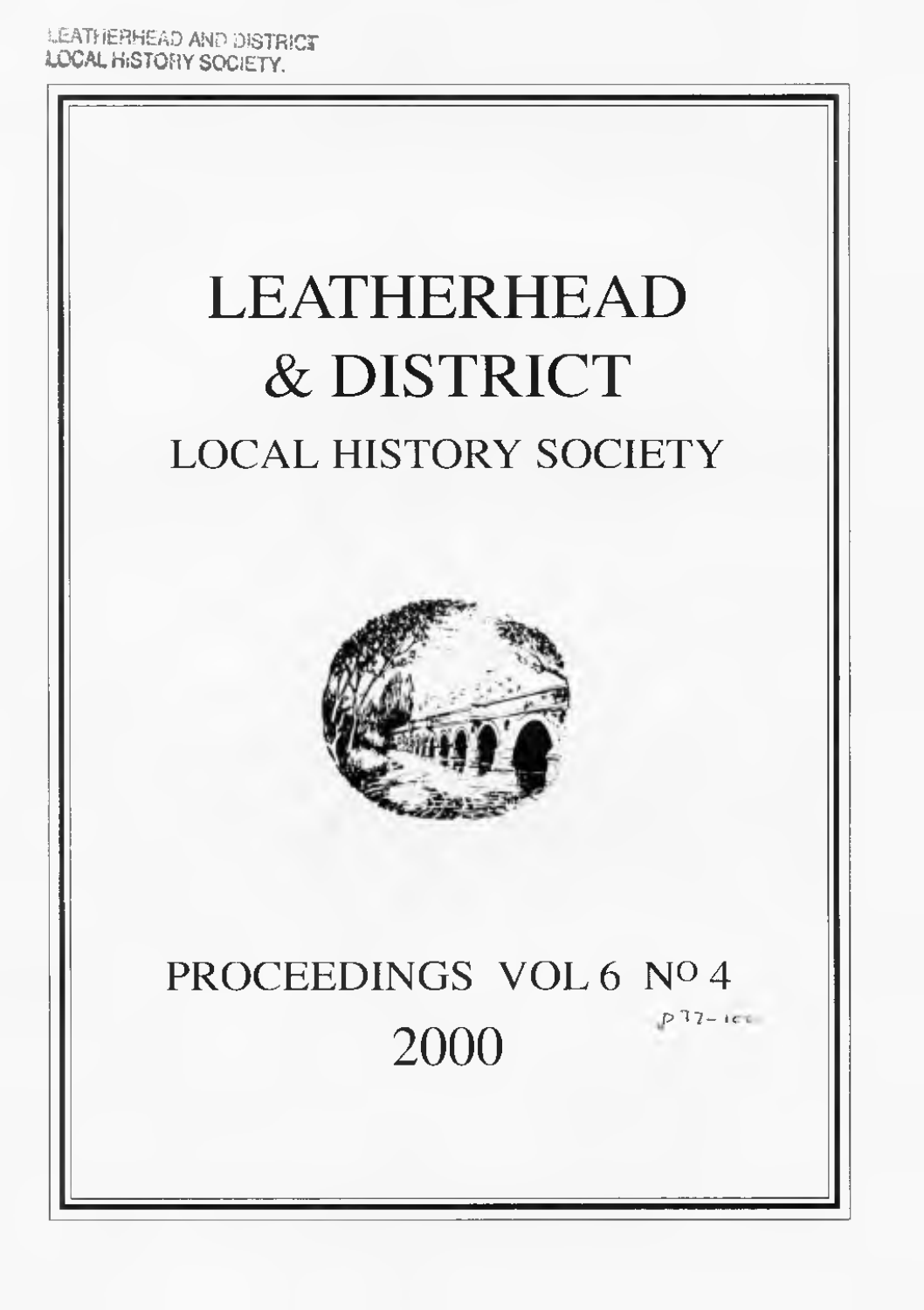### **SECRETARIAL NOTES**

The following Lectures and Visits were arranged during 2000:

| January 21st   | Lecture: 'Family Life in 19th Century Kingston', by Peter Tilley.              |
|----------------|--------------------------------------------------------------------------------|
| February 18th  | Lecture: 'The Conservation of Buildings', by Richard Eckersley.                |
| March 17th     | Lecture: 'The History of Bookham Commons', by Ian Swinney.                     |
| April 8th      | Guided Walk on Bookham Commons led by Ian Swinney.                             |
| April 14th     | The 53rd Annual General Meeting, followed by a talk on 'Museums', by Alan      |
|                | Pooley                                                                         |
| May 13th       | Visit to Chatley Heath, led by Gordon Knowles.                                 |
| May 19th       | Lecture: 'The History of Painshill', by Tom Picking, a member of the Painshill |
|                | Trust.                                                                         |
| June 15th      | Visit to Painshill Park, led by a member of the Painshill Trust.               |
| June 24th      | Visit to Slyfield Manor, courtesy of Mr & Mrs Richards.                        |
| August 12th    | Guided Walk round Ashtead, led by Howard Davies and Jack Willis.               |
| September 15th | Lecture: 'The Management and Historic Value of Ashtead Common', by Adam        |
|                | Curtis.                                                                        |
| October 20th   | Dallaway Lecture: 'Leatherhead—Church and Parish', by Linda Heath.             |
| November 17th  | Lecture: 'The Surrey History Centre', by Julian Pooley.                        |
| December 15th  | Christmas Miscellany, arranged by Gordon Knowles.                              |

In addition to the above, Society members have given talks to other Societies. There have also been guided historic walks in Leatherhead and various events were arranged for the Heritage Weekend.

Number 3 of Volume 6 of the *Proceedings* was issued in February 2000.

### **FIFTY-THIRD ANNUAL GENERAL MEETING**

*Held at the Lethered Institute, 14 April 2000*

The Report of the Executive Committee and the Accounts for the year 1999 were adopted. The Committee elected to serve until the next AGM and the Officers of the Society are shown below.

### **OFFICERS AND COMMITTEE FOR THE YEAR 2000-2001**

| President:                    | DR DEREK RENN, C.B.E., F.S.A. |
|-------------------------------|-------------------------------|
| Past President:               | <b>STEPHEN FORTESCUE</b>      |
| Vice President:               | LINDA HEATH                   |
| Chairman:                     | PETER TARPLEE                 |
| Secretary:                    | <b>VACANT</b>                 |
| <b>Membership Secretary:</b>  | <b>JACK BARKER</b>            |
| Treasurer:                    | <b>JUDITH MILLS</b>           |
| Editor:                       | <b>JACK STUTTARD</b>          |
| Museum Curator:               | <b>VACANT</b>                 |
| Treasurer, Museum Trust Fund: | <b>JOHN BULL</b>              |
| Sales Secretary:              | <b>VACANT</b>                 |
| Archaeology Secretary:        | PAULINE HULSE                 |
| Lecture Secretary:            | <b>GORDON KNOWLES</b>         |
| Librarian:                    | <b>GWEN HOAD</b>              |
| Records Secretary.            | <b>BRIAN GODFREY</b>          |
| Newsletter Editor:            | <b>JOHN WETTERN</b>           |
| Committee Member:             | TREVOR MARCHINGTON            |
|                               |                               |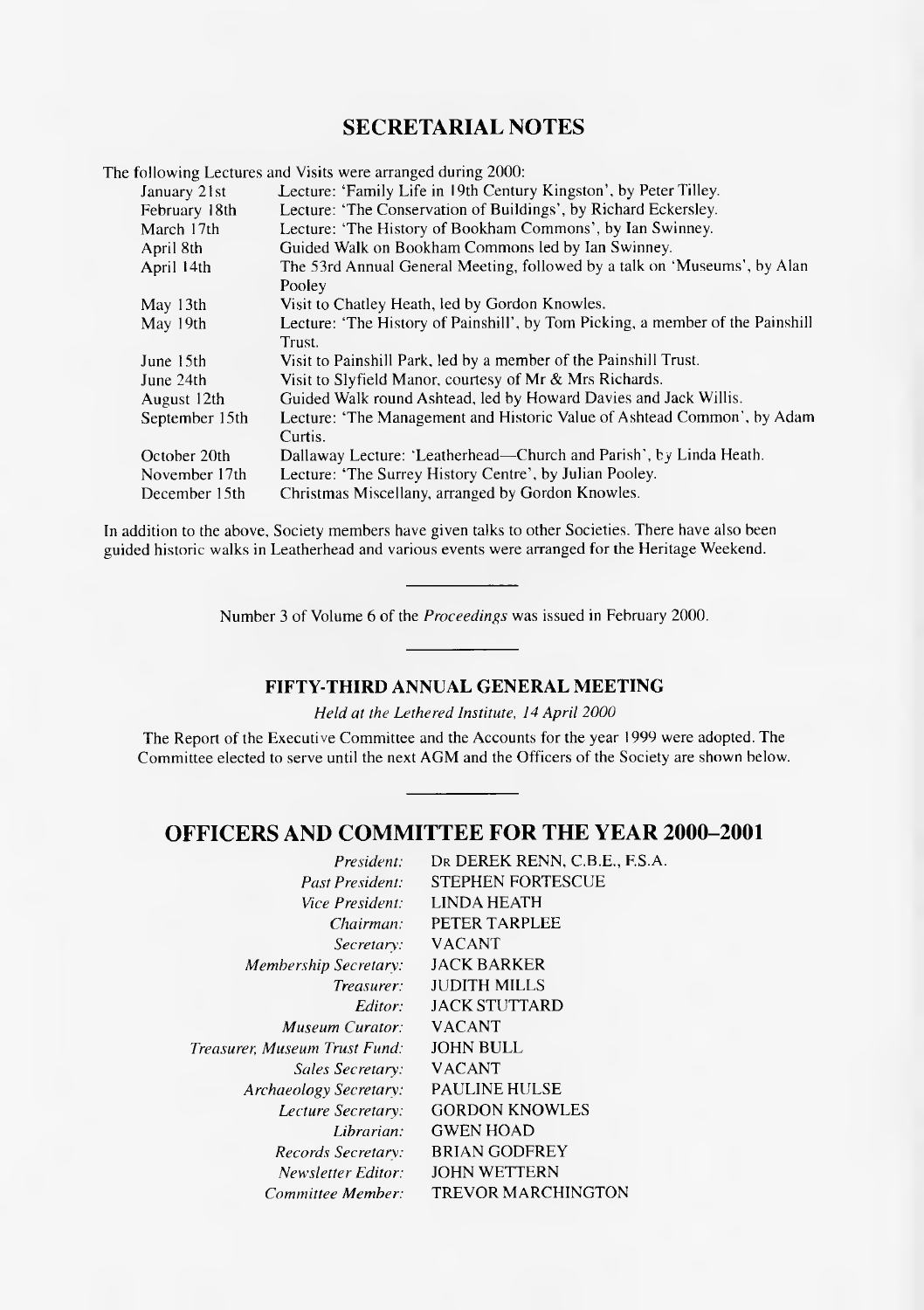# **Leatherhead and District Local History Society PROCEEDINGS**

### **Vol. 6, No. 4**

### **2000**

### **CONTENTS**

### Occasional Notes Leatherhead welcomes the Millennium Year 2000. J. C. STUTTARD  $\ldots$  ... 78 Miss Kitchener and the 'Thrift' Three-Penny Piece. M. WORSFOLD .... 78 [Probable Iron Age site at Givons Grove. E. A.](#page-5-0) C r o s s l a n d .......................... 80 [Leatherhead—Church & Parish, from the 17th to the 19th Century.](#page-6-0) LINDA HEATH 81 [The Cottage in Ashtead where Whittaker lived. H. J.](#page-12-0) D av ies .......................... 87 [Baptist Meeting Room at Hampton Cottage \(1846-58\). A.](#page-15-0) R o b e r t s .................. 90 [Leatherhead and Fetcham, a century ago. J. R.](#page-16-0) C l u b e ......................................... 91 The Ice-House at Abinger Hall. G. F. S t o n e h o u s e ................................................. 94 Wartime Defences: A Second Look. T. MARCHINGTON . . . . . . . . . . . . . . . . . 96

| Illustrations                                                              | Page        |
|----------------------------------------------------------------------------|-------------|
| Miss Kitchener's Royal Mint designs for a three-penny piece, 1936–7        | 78          |
| Millennium Cope, worn by the Vicar of Leatherhead, the Rev. David Eaton,   | 79<br>82    |
|                                                                            | 85          |
| Whittaker's Cottage, Ashtead, now known as Links Corner Cottage            | 88          |
| Diagrams of Whittaker's Cottage                                            | 88          |
|                                                                            | 92          |
|                                                                            | 94          |
|                                                                            | 95          |
|                                                                            | 98          |
|                                                                            | 98          |
|                                                                            | 99          |
| Leatherhead Parish Church, 1808, showing the tower covered in white stucco | on cover iv |

*Page*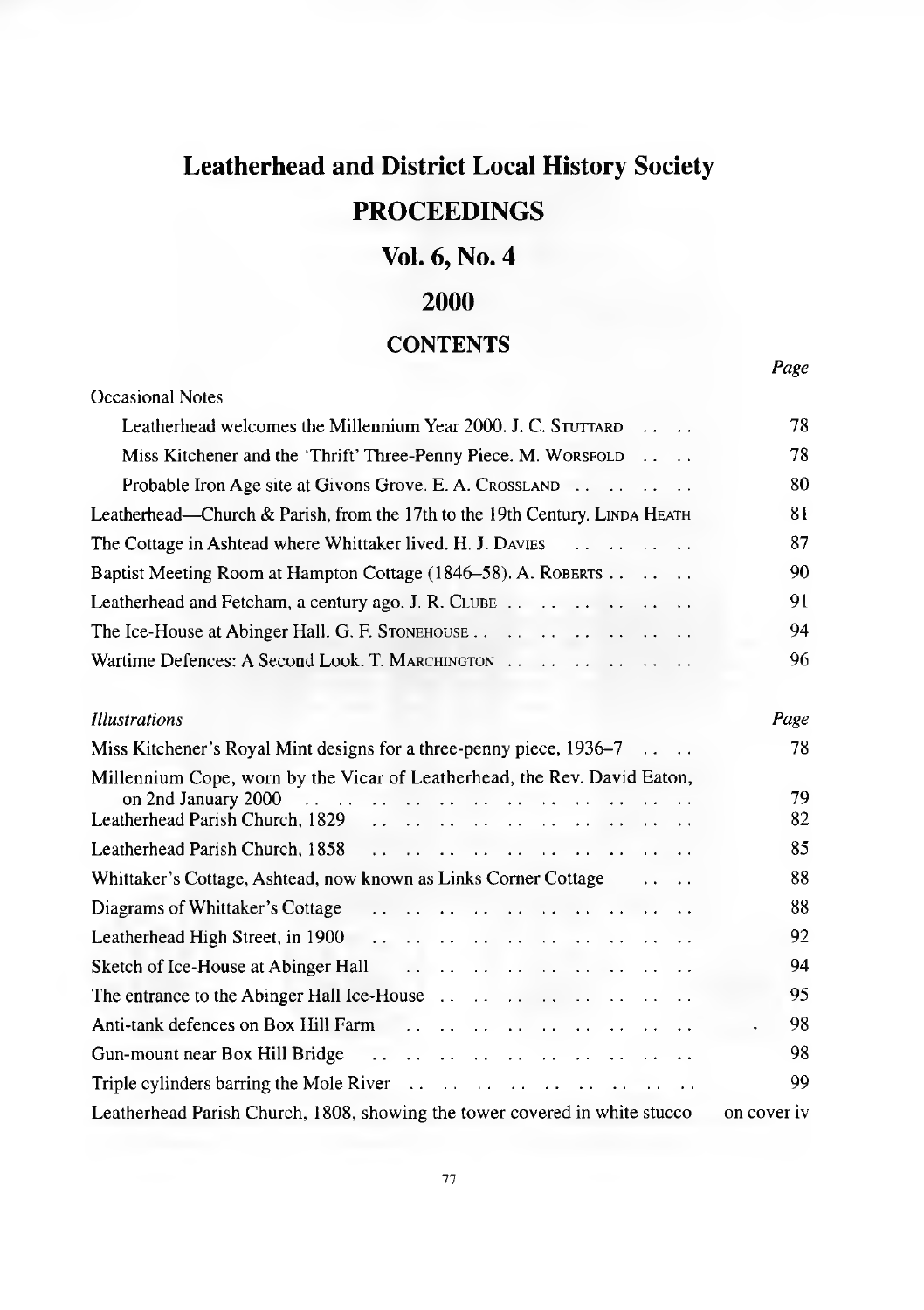### **OCCASIONAL NOTES**

### **LEATHERHEAD WELCOMES THE MILLENNIUM YEAR, 2000**

There were celebrations in the town and at all Leatherhead's churches to mark the beginning of the Millennium Year on 1st January, 2000. On the Millennium Eve the Parish Church held a Watchnight Service with Millennium Candles and the ringing of bells at midnight. There was a Civic and Community Service on Sunday 2nd January and at this the Vicar of Leatherhead, the Rev. David Eaton, wore a fine, beautifully coloured Millennium Cope for the first time. The service was followed by the planting of a commemorative yew-tree sapling in the Church Park Garden nearby. J.C. STUTTARD

### **MISS KITCHENER AND THE 'THRIFT' THREE-PENNY PIECE**

Miss Frances Madge Kitchener, niece of Lord Kitchener, was an artist and designer of commemorative medals and coins, also versed in the field of heraldry. In the 1930s she had a studio called 'The Little Gallery' at 80, The Street in Ashtead. The writer, when still at school, called at her studio: it was a daunting experience, but she was pleased to discuss heraldry and other matters with someone who had expressed an interest in what she was doing.

A few years later, the family's building firm carried out renovations at 'High Warren', a bungalow in Crampshaw Lane which had been Miss Kitchener's home. In the attic there was a cardboard box containing a slab of white plaster and on its face was the design in relief of a twelve-sided three-penny piece. This must have been a stage in the procedure as Miss Kitchener worked on her 'Thrift' design. The inspiration came to her whilst on holiday in Devon. The plant 'Thrift' or 'Sea Pink' grows happily in sand dunes and rocky places; she believed that it would make an appropriate design for a coin traditionally associated with saving and thrift.

The interesting story of the 'Thrift' design and its development began soon after King George V 's death in January 1936. At this time the Royal Mint was considering, inter alia, a new threepenny coin, and Miss Kitchener had already submitted her first 'Thrift' design for the small silver three-penny coin (Fig. 1). She was to modify her design to suit the new nickel-brass pattern (Fig. 2), with its twelve wavy scallops. Her third design (Fig. 3) was altered to be a regular twelve-sided coin.



MISS KITCHENER'S ROYAL MINT DESIGNS FOR A THREE-PENNY PIECE, 1936/7. For a note on the numbers see pp. 78-79. Crown copyright, reproduced with the permission of the Controller of Her Majesty's Stationary Office (extracts taken from *The Proposed Coinage of King Edward VIII* (1973)).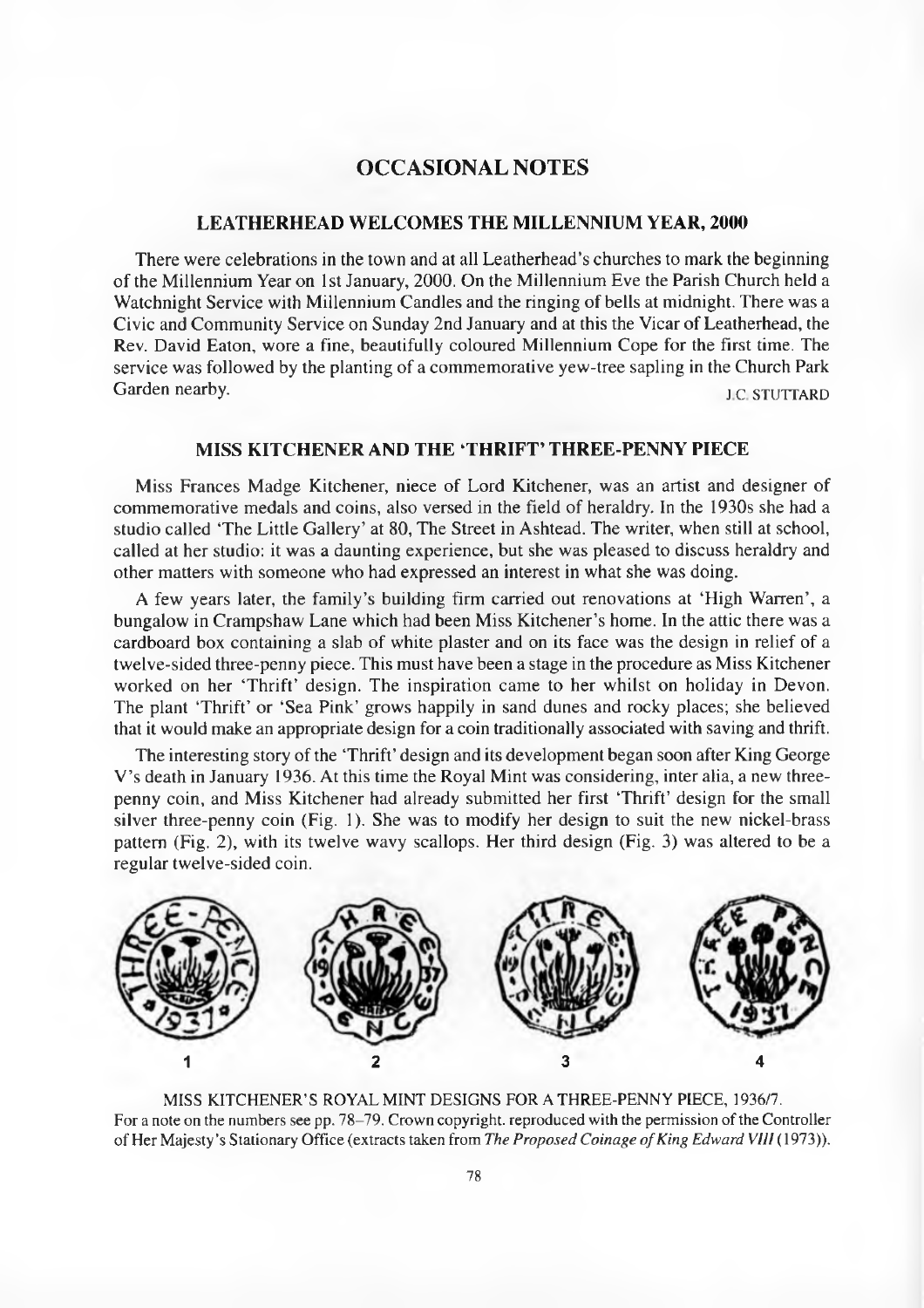

THE MILLENNIUM COPE, WORN BY THE VICAR OF LEATHERHEAD, THE REV. DAVID EATON, ON SUNDAY 2ND JANUARY, 2000. Photograph by Frank Haslam.

It was at this stage that it had been found necessary to double the thickness of the coin and it was considered that a dumpy coin called for less delicate treatment of the 'Thrift'. Time was short and the work was therefore entrusted to an artist, Perry Metcalfe, with considerable experience in modelling coinage designs.

So the final pattern was the reworking by Percy Metcalfe of Miss Kitchener's design, (Fig. 4). The date was positioned at the bottom of the coin, the inner circle removed and the 'Thrift'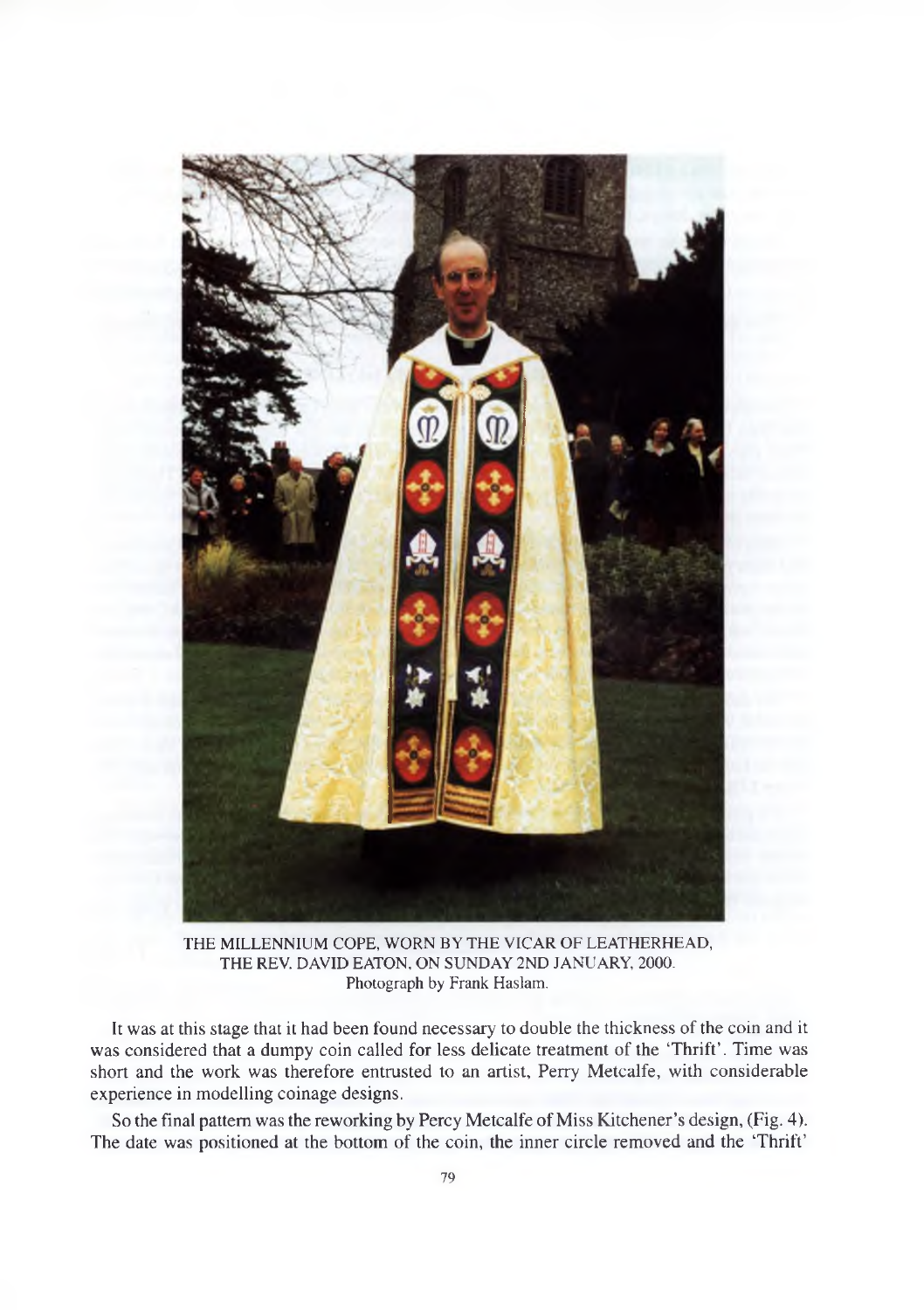rearranged into a stylised design.\* The coin carried the effigy of King George VI on the obverse and was first circulated in 1937. During its lifetime the twelve-sided three-penny coin carried only one other design, the 'Portcullis' by William Gardner, introduced in 1952.

The fact that the two persons most involved in this story both had close ties with Ashtead is a remarkable coincidence, the more so considering that there is no indication that they ever met.

M. WORSFOLD

<span id="page-5-0"></span>\* The writer is most grateful for Mrs Joy Hallam's help in providing information on Percy Metcalfe.

### **PROBABLE IRON AGE SITE AT GIVONS GROVE**

Some years ago Stamford Letts of Whitebeams, Downs Way, Givons Grove reported that he had been finding odd shaped flints in his garden which he thought might be fossilised bones. They proved to be the usual flint nodules from the chalk. However, scattered around in the flowerbeds were many fire-crackled flints about the size of a tennis ball or smaller. These were probably used to heat water when pottery did not stand heat very well and hot water was needed to clean skins of fat.

Most of the garden was planted with ornamental bushes but there was one small area which had been prepared for planting potatoes and at one end of the trench an inspection trench one metre square was dug. The topsoil down to the bedrock chalk had been thoroughly turned over in the process of gardening so there was no stratification. A small flint flake, 1 cm x 2 cm, was found below the surface with evidence of working along one short edge. A dozen pieces of unabraded pottery were found (6 cm down and scattered), none larger than roughly 2 cm square. They were a brownish/grey colour with flint-grogging, typical Iron Age pottery.

The site is on the south facing slope of the spur of chalk that runs from east to west towards the Mole Valley and is similar to the siting of the Iron Age and Roman site on Mickleham Down overlooking Juniper Hall, examined by S. S. Frere and N. A. Hogg in 1943. Not far away to the east on Leatherhead Down there is a group of round Barrows shown by aerial photography (see *Procs LDLHS,* 1957, p. 5 and map).

It is possible that this pottery at Givons Grove came from another barrow and was broken up when the area was brought into cultivation or when the houses were built between the wars. The sherds were all from the body of the pot (no pieces of rim or base) and there are no indications of the pot having been a kitchen utensil. On the other hand the presence of many cracked flints suggests that there was an occupation site in the area. EA CROSSLAND

The Society supported the publication and distribution this year of Bill Culley's book *'Bookham in the Twentieth Century. '*

*Errata: Procs LDLHS* 6 (3) 1999: Secretarial Notes: for 'Marcy' read 'March'; War Memorial Plaques, p. 54 for '1983' read '1974'; Leatherhead Gas Company, p. 64 for '1950' read '1850', for 82s-4d read 8s-4d, p. 66 (line 4), for 'moved to Elm Bank nearby' read 'was demolished'.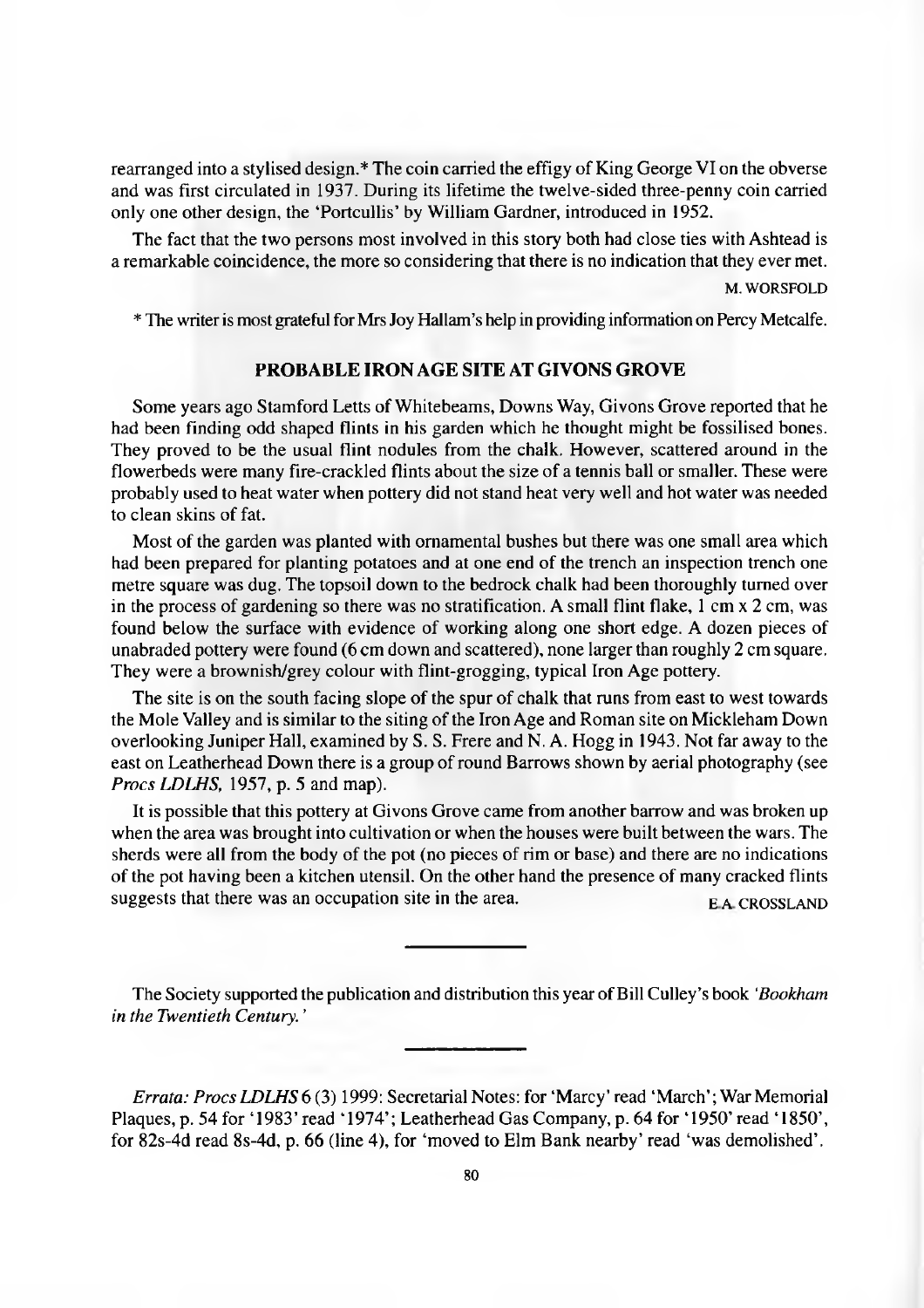### **LEATHERHEAD CHURCH AND PARISH FROM THE 17TH TO THE 19TH CENTURY** By LINDA HEATH

<span id="page-6-0"></span>Nowadays, it is almost impossible for us to realise the tremendous influence which the church had on people in earlier times—not just in religious belief and in education, but in all aspects of life. Indeed, it would not be going too far to say that up to the end of the 19th century the church fulfilled the functions of both County Council, and local town or borough Council. The people who carried out these duties were the members of the Church Vestry. They were elected every year and consisted of the Vicar, (ex-officio) two Churchwardens, Overseers of the Poor, Overseers of the Highways, and other representatives of the parish. They were responsible for providing poor relief, maintenance of the highways, law and order, education, health care for the poor, and a fire service. Leatherhead Parish Church is very fortunate in possessing nearly all the Vestry Minutes from 1818 onwards and some from the 17th and 18th centuries. These provide a vivid image of parish life and activities throughout this period.

### **Church Maintenance**

The Vestry normally met once a month and one of their main tasks was maintaining the church building. Little had been done during the troublesome years of the Civil War and Commonwealth, but from then on the Vestry was much concerned with maintenance.

Their Minutes show that in November 1695 an assessment was made for church repairs, nearly 90 people being listed with amounts rated for each to pay. A few years later, in October 1701, it was agreed that the body of the church and the two aisles should be ceiled—in other words, a ceiling made by covering over the roof rafters. By 1766 the tower was in such a ruinous state that the Vestry decided to apply white stucco over it, giving it rather a curious appearance for over 100 years. The stone steps leading up to the ringing chamber in the tower were so worn by 1781 that they were covered in oak by Benjamin Simmons, a carpenter and leading light of the bell-ringers, who carved his name on the top step in 1787 where it can still be seen.

The Victorian 'Restorations' of the church in 1873-4 and 1891 are well documented—details of these can be found in the Society's 'History of Leatherhead' edited by Edwina Vardey (1988) and elsewhere. Much less has been recorded about one in 1839 when the Vestry ordered that the church was to be re-paved; the walls cleaned and coloured; (whitewashed) the elliptical arch in the chancel to be removed; new pews to be painted; twenty chairs bought for the middle aisle; and an inscription to be placed in 'some conspicuous place' recording the gift of £200 from a Mr Craig. They stipulated the cost of each item but, even allowing for Mr Craig's gift, the Vestry still had to find another £116 which was a very large amount in those days.

### **Overseers of the Poor**

The Vestry was responsible for administering relief to those unable to support themselves an early form of Social Welfare. The people who carried this out were the Overseers of the Poor who were men of prime importance on the Vestry. They had to raise rates for the relief of the poor and submit their accounts at the end of each year; and they had to pay out of their own pockets for anything not authorised by the Vestry. They could be fined for refusing to take office, but it was regarded as a status symbol, and was usually undertaken by tradesmen or craftsmen rather than gentry. Part of the money for the poor came from Charitable Bequests—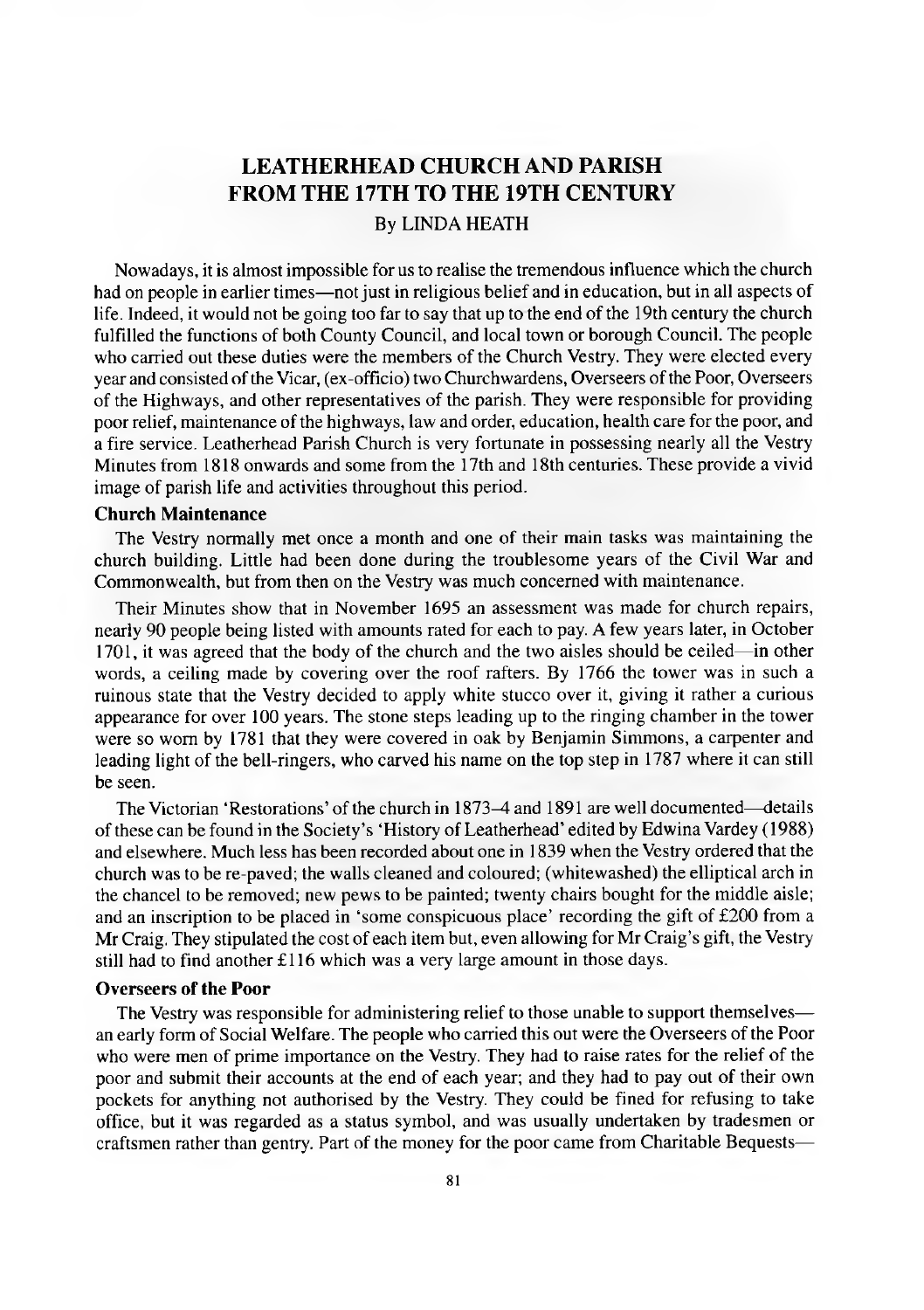

INTERIOR OF LEATHERHEAD PARISH CHURCH, 1829. From a water-colour by Edward Hassell in the Stonehill Collection, Leatherhead Public Library.

in Leatherhead, the most significant of the 17th century bequests were from John Skeet, Henry Smith and Edward Hudson. However, the money was chiefly raised by a Poor Rate. All owners of property were rated by where they lived, and this determined the amount that they should contribute to poor relief. It is interesting to look at the various rates that were set by the Leatherhead Vestry each year for supporting the poor. Very often it was about 6d in the £ but in 1808 it was 3/6 and rose to 4/6 in 1814 and the highest ever was in 1818 when it rose to 5/-.

Only people belonging to the parish were eligible for relief, so a large part of an Overseer's time was spent in checking to see if people coming from elsewhere were likely to become a financial burden on the parish and if so, trying to get them removed back to the parish they had come from. Needless to say, this was easier said than done, so vagrants were often given a penny to move on. It was a sort of a permanent 'pass the parcel'. In 1695 the Vestry Minutes record that a woman who had given birth in the church porch was given 2/- to move on— an all too common occurrence.

Being poor and unable to support oneself carried a terrible stigma. In 1721 and again in 1751 the Vestry ordered 'No poor to be relieved without they have the badge on'. This was a badge with L.P for Leatherhead Parish on it which had to be prominently displayed on the left arm at all times and was regarded as a great humiliation. In 1722 there is a rather macabre reference to the distribution of bread to the poor: 'It is ordered that William Machin should have the loaf of bread that the Widow King, now dead, had.'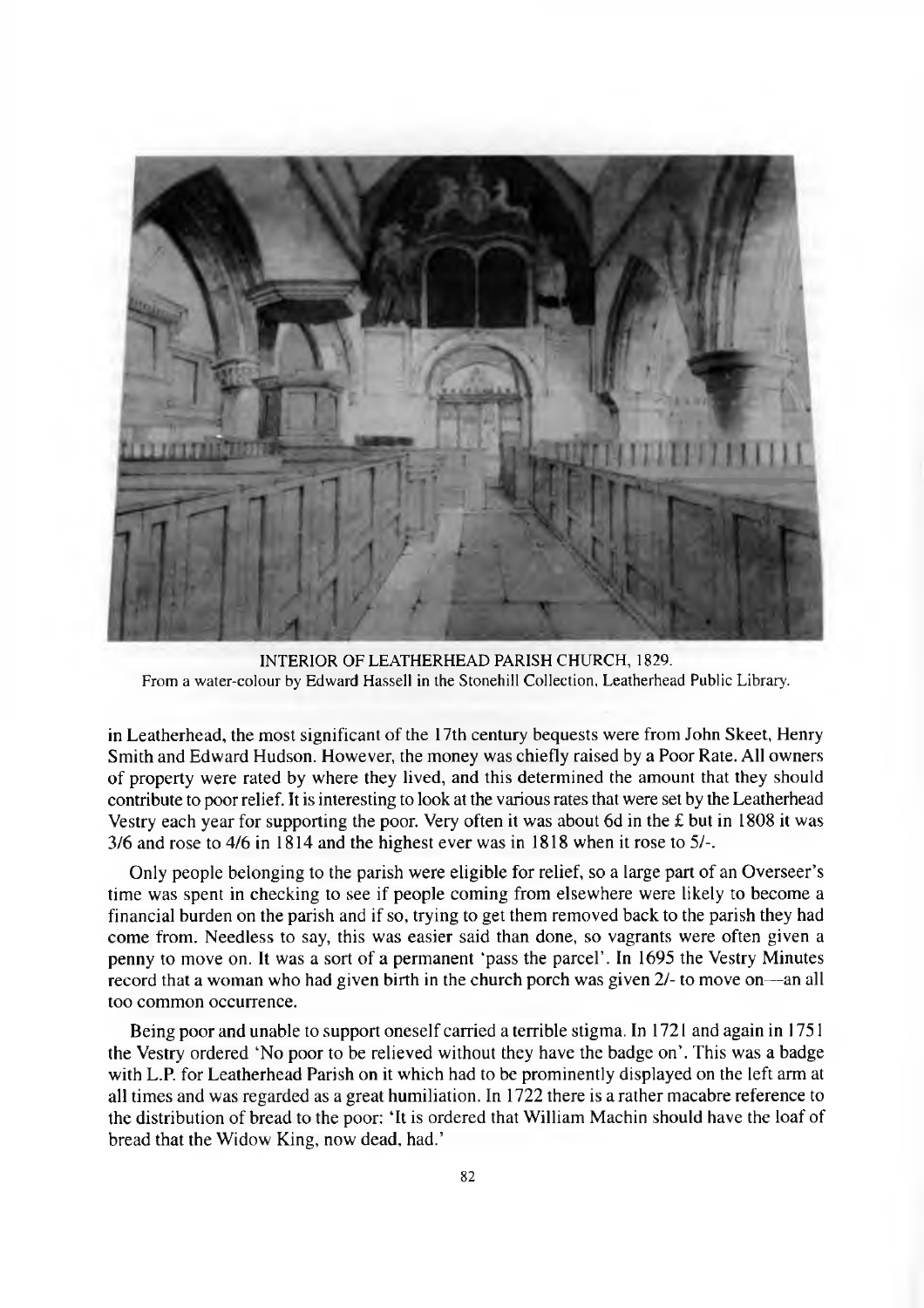By 1770 there were so many poor in the parish that the Vestry ordered that application should be made 'to some neighbouring parish' to take some of the poor from Leatherhead into their workhouse. Another rather dreadful situation arose in 1795 when the Vestry decided to hand over several children to a Mr Watson in Herts, to work in his silk mill in return for a weekly payment by him of 1/6 for each child, if the parents were unable to match this sum. By 1819 the situation was so desperate that the Vestry ordered that six men with staves should be placed at each entrance to the village to prevent people from 'cogging' or begging. (Presumably one man at each entrance.) It is a measure of how serious the problem of vagrancy was that the Vestry members were forced to threaten physical violence to paupers coming in to beg for money.

The problem was that by the end of the 18th century the old Poor Law system was breaking down because there were too many able-bodied men willing to work but unable to support themselves and their families on the wages offered. Hitherto, most of the poor on relief had been those unable to work, and looking after them was seen as an obligation, albeit an irksome one. Parishes found themselves unable to cope with the numbers needing relief, and instead of realising that the underlying cause was that men were not being offered a living wage, the men were seen as feckless and as a threat to law and order.

### **Poor House and Work House**

The saddest of all situations for the destitute was undoubtedly the Work House. Originally, the place where people were sent when they were unable to work was the Poor House or Alms House. It was after the Poor Law Amendment Act in 1834 that the Poor House became more generally known as the House of Industry and conditions became much harsher. In fact, conditions were deliberately made as harsh and unpleasant as possible to discourage people from going there and being a drain on the parish resources. The basic principle was that conditions should be made less favourable than the worst conditions and lowest wages offered for employment.

In Leatherhead the first bequest for obtaining a Poor House was in 1642 from Charles Howard, Earl of Nottingham, of The Mansion. He died suddenly just after the outbreak of the Civil War and left £50 to buy a Poor House, but his Will was not proved until 1679. With this bequest and another one for £20 the Vestry was then able to buy a house in Bridge Street next to the Running Horse, which served as a Poor House or Alms House for over 100 years. On 8 November 1749 a committee was formed for taking premises to make a Work House 'for the support and employment of the poor'. They considered this for a long time, as it was not until 1808— over 50 years later—that they finally sold the Alms House for £455 and so at last were able to erect a purposebuilt Work House. This was in the Kingston Road opposite Leatherhead Common. It stood more or less where Dilston Road begins now, though the area was all fields then, and the grounds where they grew their produce ran alongside the Kingston Road to where Fairs Road is now.

One of the greatest hardships of the Leatherhead Work House was introduced in 1820 when the Vestry resolved to separate men and women both by day and by night, except at their meals, according to the discretion of the Governor. In 1829 they set up thirteen rules for the regulation of the inmates of what they still referred to as the Poor House. One of the rules gives all the exact food and quantities for each person for all their meals— differences being made for men, women and children. As can be imagined, their rations were very frugal indeed, both in quantity and variety. Their hours of work were 6 am-5 pm in summer and 7 am -6 pm in winter with breakfast at 8 am, dinner at 1 pm and supper at 7 pm. In 1835 there came a decision which in some ways seems the cruellest of all. This was that 'All women having bastards subsequent to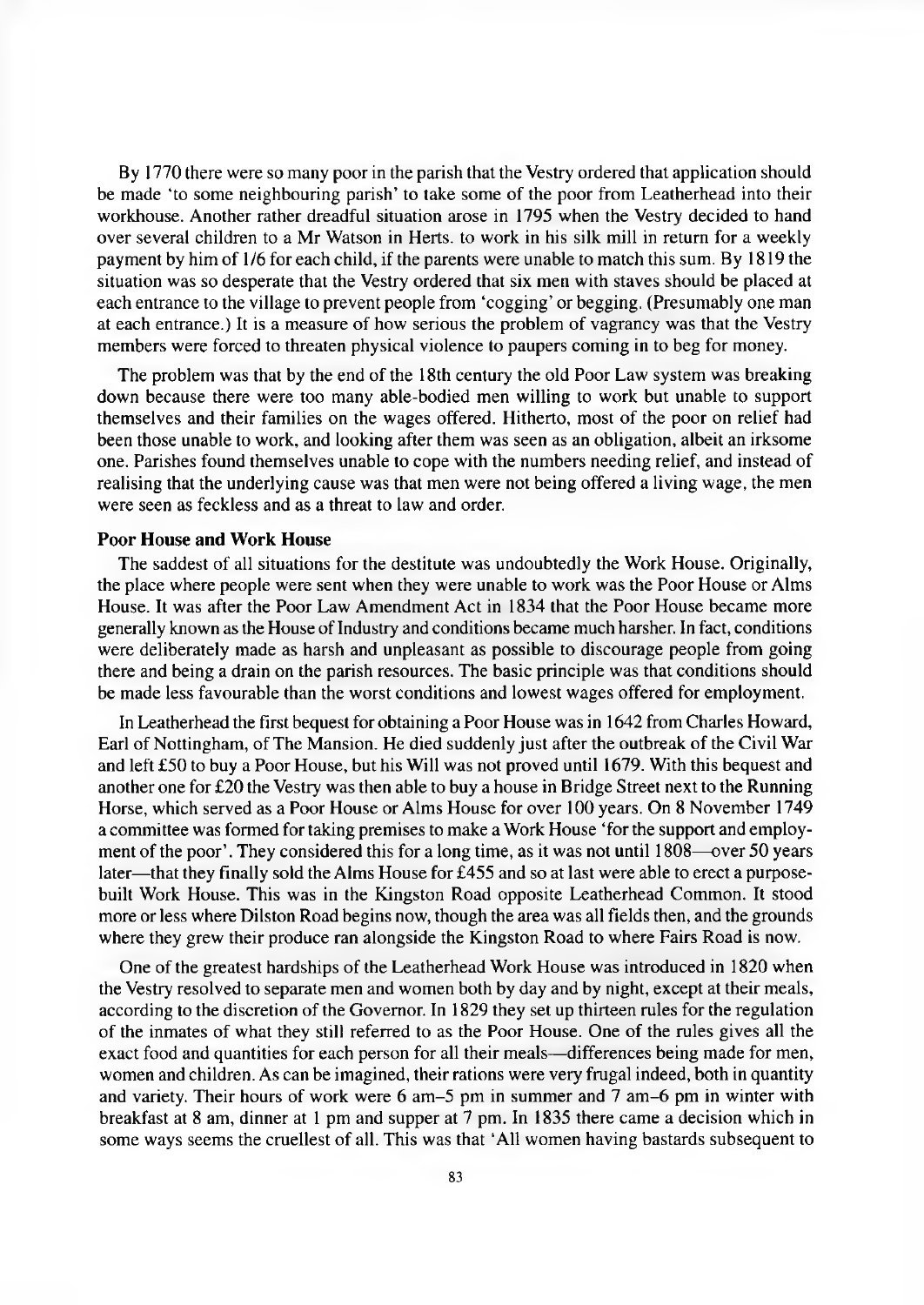the New Poor Law should not be admitted to the Poor House' and, even worse, those there were to be turned out.

The Work House was demolished when the railway was extended to Dorking in 1867 and the new bridge built over the railway, so that Cleeve Road could be constructed for access from that side of the Kingston Road. After this, people were then sent to the Union Work House in Epsom which was much bigger and even more institutional.

### **Overseers of the Highways**

Overseers of the Highways were elected annually and, like the Overseers of the Poor, received no payment for their labours. Their job was to raise money for the maintenance of the roads and, above all, of the bridges which were vital for communication.

In the Vestry Minutes there are several references to highway matters and, in particular, to the Leatherhead bridge which always needed a lot of maintenance. In 1610 Edmund Tylney of The Mansion left  $\pounds$ 100 for the repair of the bridge and there are references to its upkeep throughout the 17th and 18th centuries. In 1760 it was ordered that 'if any person not belonging to Leatherhead or Fetcham desires to go over the bridge they may have the liberty on payment of 10/6d a year, finding their own Keys toward the repair of same; 5/- if belonging to either of the parishes'.

In 1774 the Vestry Minutes record that 'It is agreed to give up the stone bridge to the Justices of the Peace for the county of Surrey; to make the same a free and open bridge free of all tolls and other expenses to this parish'. Evidently this did not happen immediately, as in September 1778 the Vestry decreed that anyone with keys to the bridge who had not paid their dues before 10th October would find that new locks had been put on the bars and that no carriages would be allowed over except in times of flood. However, soon afterwards it became the responsibility of paid surveyors, which released the Vestry from the continual expense of having to maintain the bridge. This must have been a great relief to them and, in the end, benefited everyone as in 1783 the bridge was almost entirely rebuilt by the surveyor George Gwilt.

From the 1840s until the end of the nineteenth century the Overseers of the Highways were also concerned with street lighting until this too was taken over by the county.

#### **Law and Order**

Law and Order also played its part in Vestry matters. Apart from anything else, they had to build and maintain a lock-up for offenders and to appoint a Constable. Like the Overseers of the Poor and of the Highways, the Constable was elected for one year and received no remuneration or compensation for loss of earnings. His duties were almost more onerous than the others were—he was responsible for the stocks and the lock-up and had to take offenders to the Quarter Sessions; he was also responsible for weights and measures and supervising all alehouses.

On 16th October 1726 the Vestry ordered 'that a Cage shall be built at the charge of the parish with leave from my Lady Effingham, at the back side of Thomas Page's, it being in her Ladyship's Manor.' A somewhat cryptic entry follows: 'Ordered that a blankett be bought to cover old Thomas Benge'— presumably one of the many in need, but whether in the 'cage' or not is not clear.

The Constable also had to raise the militia in time of war. In 1795 Leatherhead was required to provide two seamen for the Navy, and John Ragge and Daniel Windsor were paid six guineas each to enlist. The following year Leatherhead and Epsom were ordered to provide a total of six more men, but it looks as if Leatherhead was unable to provide any more, as in 1805 the Vestry was fined £44.1.8d for 'failing to raise men for the defence of the realm'.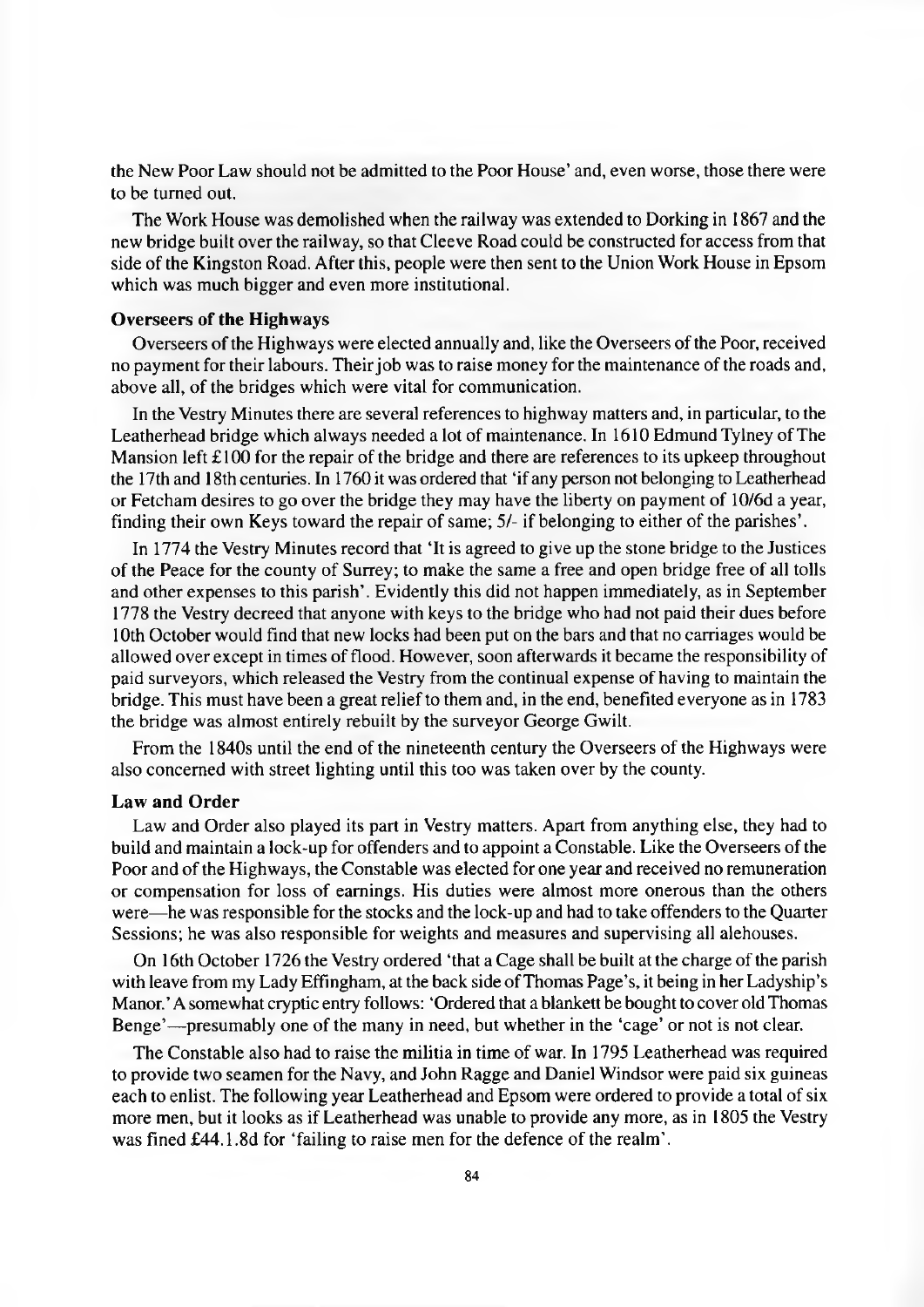Some idea of the importance of the post of Constable can be gained by the following complaint in 1844 that one of the constables, 'Mr Emery had been up till a late hour playing at cards at The Running Horse' and also of misconduct during the Fair. Two months later he was given a stern warning that if it happened again he would be debarred from office. He was in fact a policeman the only one of the six Constables, but in spite of his misdemeanours, he was nominated again the following month.

In 1849 eight Constables were nominated, of whom one was a policeman. A paid Constable was to be appointed at £65 pa. and Mr Chitty and Mr Marter were elected Superintendents of Police, but two years later, in 1851, the County Police force took over and the Vestry was no longer responsible for law and order.

### **Education**

Another responsibility of the Vestry was education of the poor. There is a record of a Charity School in Leatherhead established as early as 1596 for ten boys. This school was almost certainly held in the church tower and there is ample evidence for this in the number of boys' names carved on the walls there in the 17th century—often with the dates as well! In 1725 David White left a bequest for educating boys at the 'free school' in Leatherhead, and in 1797 John Lucas left



LEATHERHEAD PARISH CHURCH, 1858. Society Collection.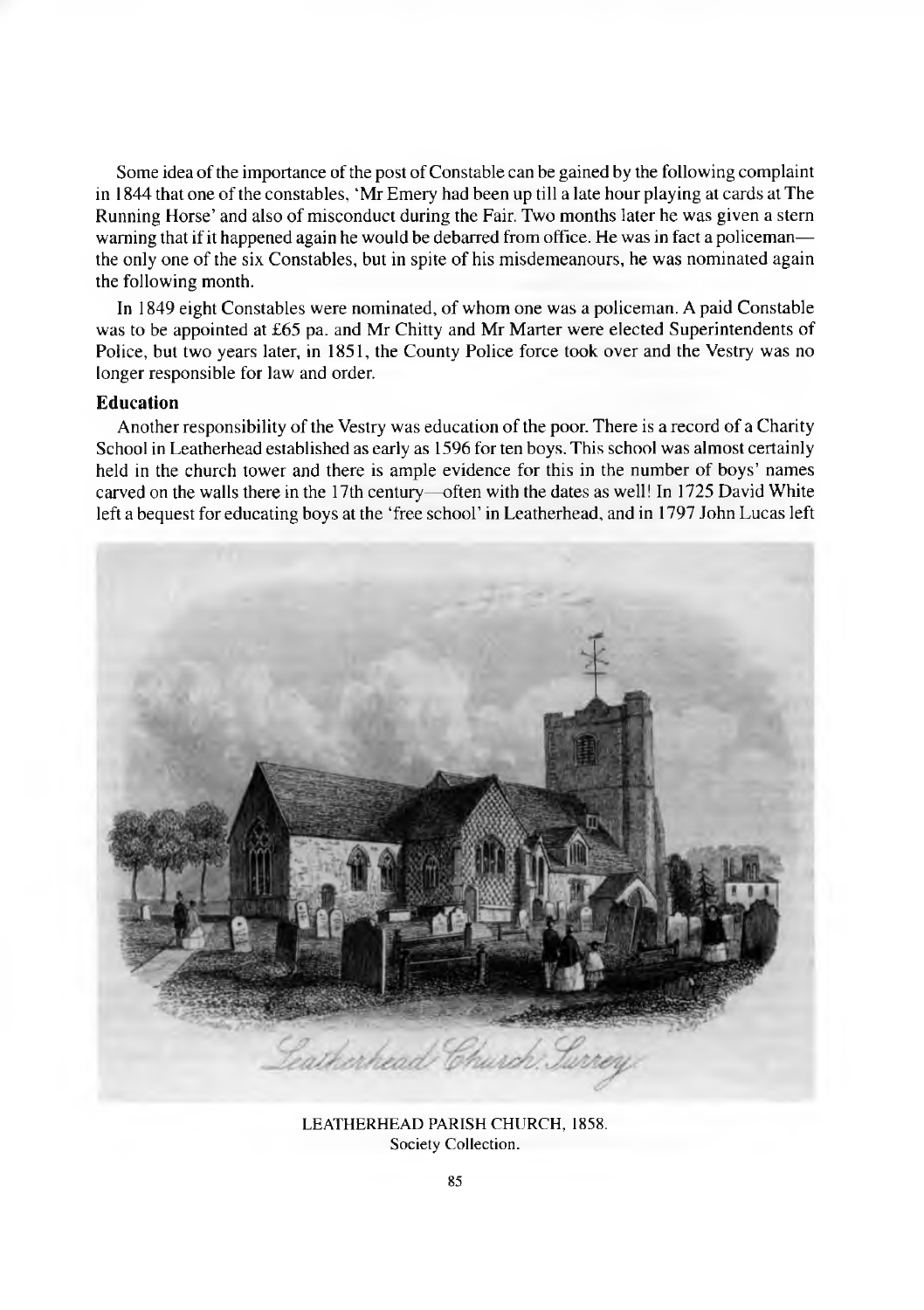the interest from £400 stock for the same. The interest from these two bequests paid the schoolmaster's salary of £16p.a. In 1815 Trustees were appointed to administer these Charities and they reported that the money 'was paid to Mr Green, a schoolmaster of the parish, for instruction in reading, writing and arithmetic, ten poor boyse thereof, who are apprenticed as vacancies occur, by the Vicar and Trustees'.

In 1838 the Vicar, Benjamin Chapman, set up a Church of England boys' school in Highlands Road and one for girls the following year in the same building. By 1848 this building also housed an Infants' School. These schools were run by boards of governors appointed by the church and Vicar, which then relieved the Vestry of this obligation.

### **Health**

The Vestry members were responsible, in a rudimentary way, for health matters in the parish. In 1723 a woman with smallpox was given money to 'get her off'— in other words, out of the parish. This, no doubt, was a bargain for Leatherhead but hard on the next parish!

This could only be done to someone not belonging to the parish, but the Vestry did make arrangements to isolate infectious parishioners. The first reference to this was in 1747 when the Vestry resolved to rent a 'Pest House' from a John Coulton 'to put in any person with the Small Pox or any other distemper', though it is not known where this was. They also had to arrange for the insane to be taken somewhere if there was nobody to look after them. In 1819 it was ordered that 'Elizabeth Smith, a pauper of the parish who was insane, be removed to Hoxton.' In 1821 a Mr Evans was nominated to attend the sick poor people at a salary of £30 p.a. to be paid by the Vestry. There was to be no charge for medicines.

### **Fire Engine Service**

The provision of a fire engine service was for a long period the concern of the Vestry. In 1795 they ordered the west door of the church in the tower to be widened to admit the 'Fire Engine and Bucketts etc.' and for many years the fire engine was housed in the church tower. In 1820 it was ordered that a board should be placed in a conspicuous position stating that people living outside the parish who requested the fire engine had to pay £10. The following year they rented a building from Mr Charles Roberts to be known as the Engine House at a rent of £3.3s. p.a. Mr James Roberts, a local decorator, was to be paid £2.2s. p.a. for keeping the engine painted and in good repair. This building was probably somewhere in North Street, but in 1852 they resolved to build an engine house on the site of the lock-up which was in front of where the War Memorial is now. Because it had a clock on it the engine house became known as the clock tower and was built in 1859 at a cost of £50 and £14 for a new engine. It remained the engine house until 1926 when a new one was built by the river to house the first motor fire engine and the old clock tower was demolished in the early 1950's.

### **Conclusion**

From all this, it will be seen that during the second half of the 19th century, the various duties of the Vestry were being taken over by local authorities. In 1894 all civil functions carried out by the Vestry were transferred by Act of Parliament to local councils, so from that time onwards the Vestry was concerned only with church matters and its direct influence on the parish gradually diminished.

This article is taken from the Dallaway Lecture on 20th October 2000.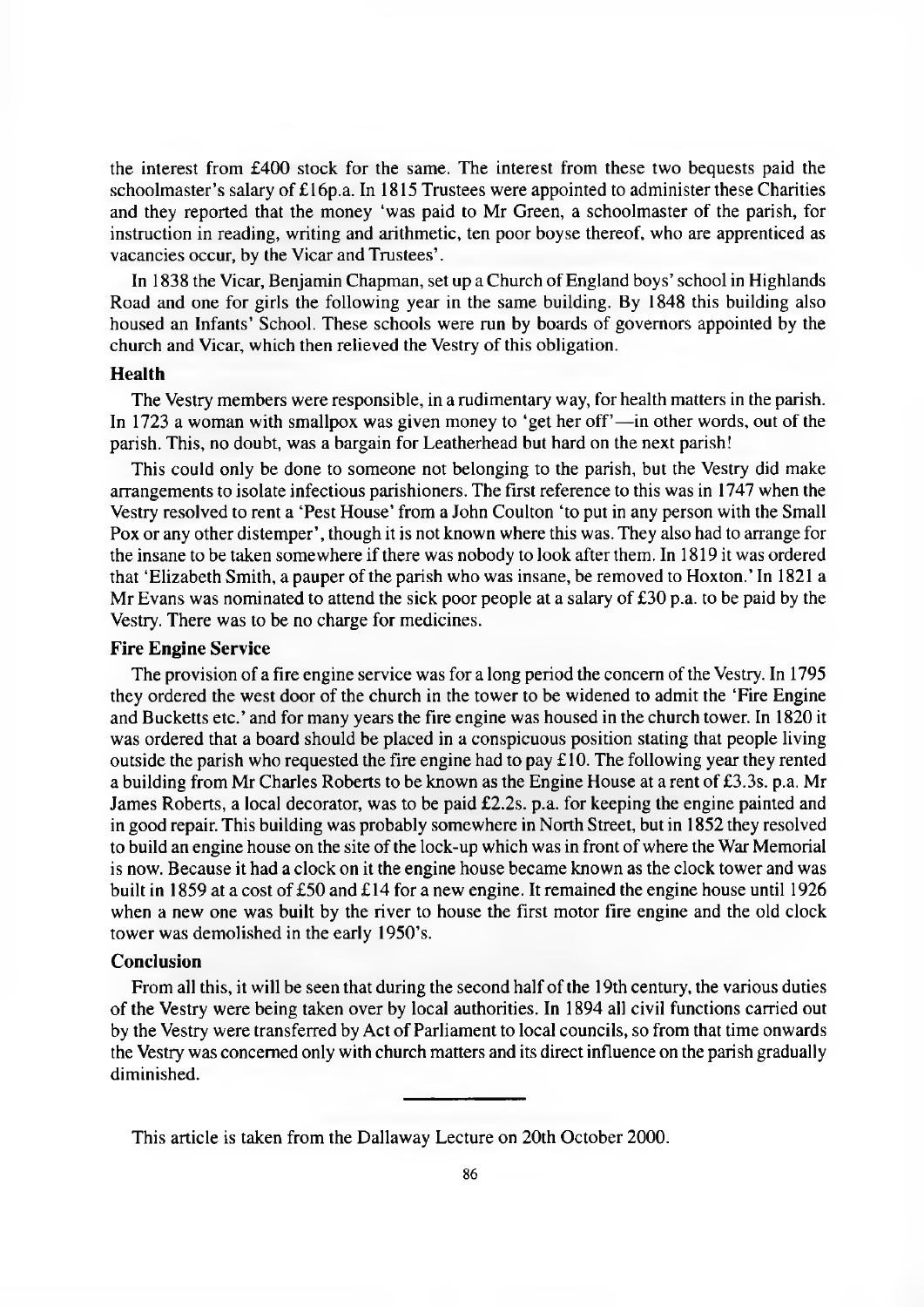## <span id="page-12-0"></span>**THE COTTAGE IN ASHTEAD WHERE WHITTAKER LIVED** By H. J. DAVIES

**M** ANY readers will have visited the semi-detached cottages from Ashtead at the Downland<br>Museum which bear the name of Whittaker. Former residents of these cottages cannot Museum which bear the name of Whittaker. Former residents of these cottages cannot say when they were given the name Whittakers. They stood on ground facing the south side of the railway some 150 yards on the Leatherhead side of Ashtead station. Details about them, one of two former pairs, are to be found at the Downland Museum. Full details of their construction can be found in that Museum's Magazine Vol. 8 No. 17 of March 1997. For their history as 'Whittaker's Cottages' and in particular the 'railway connection', the best account is in the Magazine of March 1998, an article by Richard Harris to which I contributed on behalf of our Society. However, Whittaker never lived in the cottages named after him; they were built on part of his former smallholding.

Briefly, the first pair of cottages were built about 1867, eight years after the building of the railway. They stood in a former paddock of just over one-acre which had been the property of the Epsom and Leatherhead Railway Company from 1856. This Company had bought the land from the former Portsmouth Railway Company, formerly held by the Direct London & Portsmouth Company. The latter had bought the land from a tenant of the Manor of Ashtead, namely Richard Whittaker, a transaction recorded in the Ashtead Manorial roll for 1849.<sup>1</sup> Hence the origin of their name! He did not live to see the railways built or the cottages. Provision was made for his widow, Elizabeth, and Sarah Whittaker, to live in his former cottage north of the railway on part of the one acre plot until Elizabeth's death at an annual rent of 5 shillings.<sup>2</sup> She did not stay long but is found in 1861 living in Bridge Street, Leatherhead and died soon after.<sup>3</sup> The land north of the railway was bought in 1860 by Frederick Felton, a baker, who developed the site as a bakery where he lived and worked with his wife and others. He died prematurely and left his wife and another Felton relative to run the bakery for many years. Subsequently by 1891 the Feltons had left the bakery; their house facing the Common was occupied by Mr Lambton who lived 'on his means' with 8 others in his household.<sup>4</sup> It was then known as Woodfield House. Later the site became used as a restaurant and as a pleasure centre for the many visiting parties of schoolchildren from London with its own helter-skelter. We do not know who profited from the building of the future 'Whittaker's Cottages' on the other side of the railway but it is most likely it was the Feltons.

Various maps and plans show the footprint of the original cottage in which the Whittaker family had lived at the other end of his acre plot. They cover the period from 1855 to the present day. The same footprint can be found in the tithe map of 1839 and the Wyburd Survey map of 1802. Most significantly it can also be clearly distinguished on a good copy of the Lawrence Map of 1638.<sup>5</sup> It is therefore in essence one of Ashtead's few old cottages. It stands at the present day facing the Common between the railway line and the corner of Links Road. A conveyance of 1880 between Francis Larkin Soames and William Henry Goodwin, both developers, in the deeds of the house belonging to the present owner, state that the cottage was formerly part of Caen Farm, the old Ashtead farm that stood on or near the site of Caenwood House off Ashtead Woods Road. It is shown as one of two detached cottages about 75 yards apart.

The writer has spent a couple of hours looking at the construction of the cottage by kind permission of Mr Challen, the present owner. The accompanying sketch shows the layout of the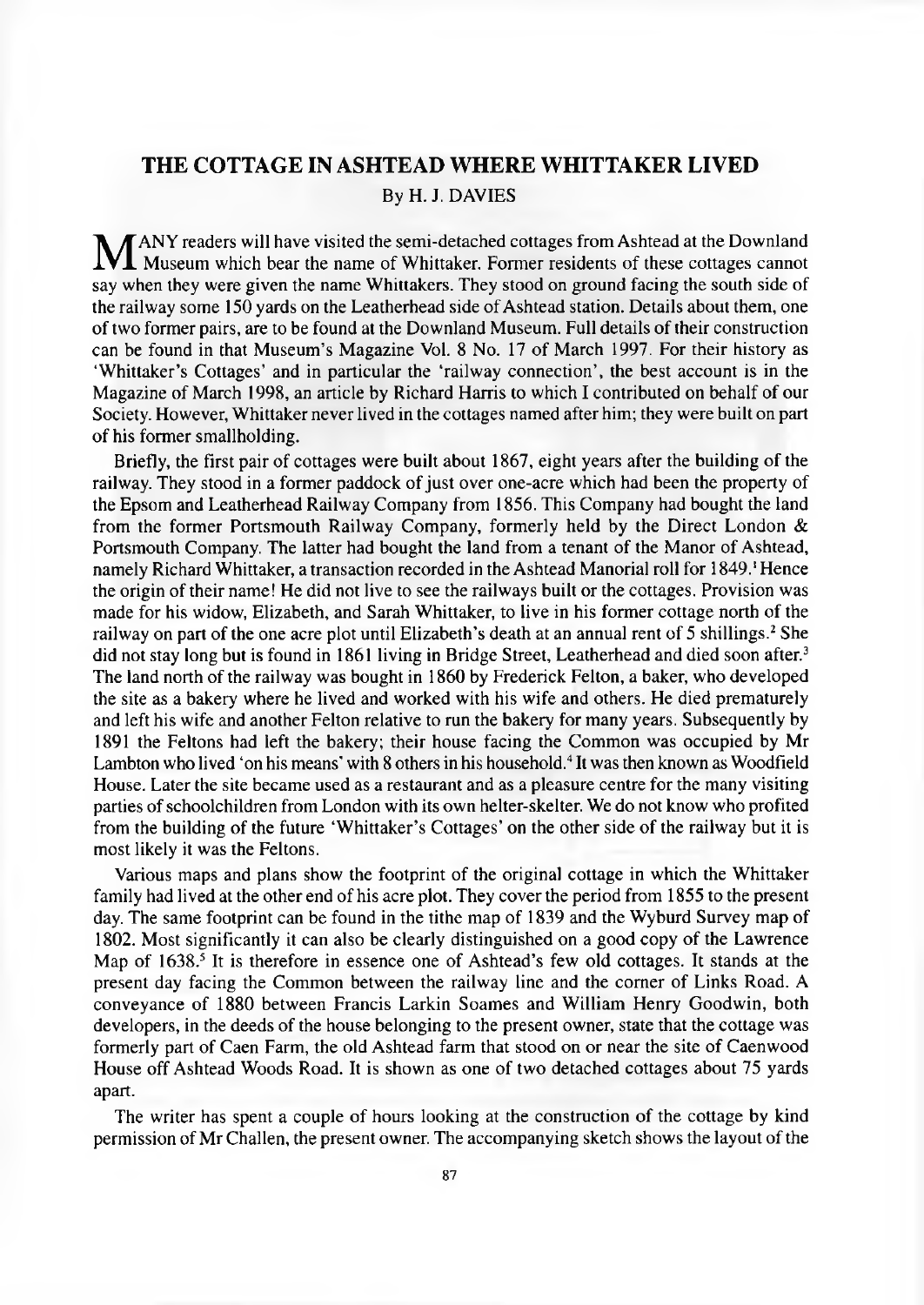

WHITTAKER'S COTTAGE, NOW KNOWN AS LINKS CORNER COTTAGE. Photograph, courtesy Albert Pruden.



Left: Detail is from Terrier of Joint L & SW & LB & SC Railway Companies, PRO/Rail/414/525, p. 134. No. 15 is where Whittaker lived, with extension; 16 was his acre through which the railway was to run. The sign XX has been added to show the future site of 'Whittaker's Cottages'. *Right:* Ground plan of Links Comer Cottage in 2000. Scale 2mm: 1ft. Author's sketch, courtesy, A. S. Challen.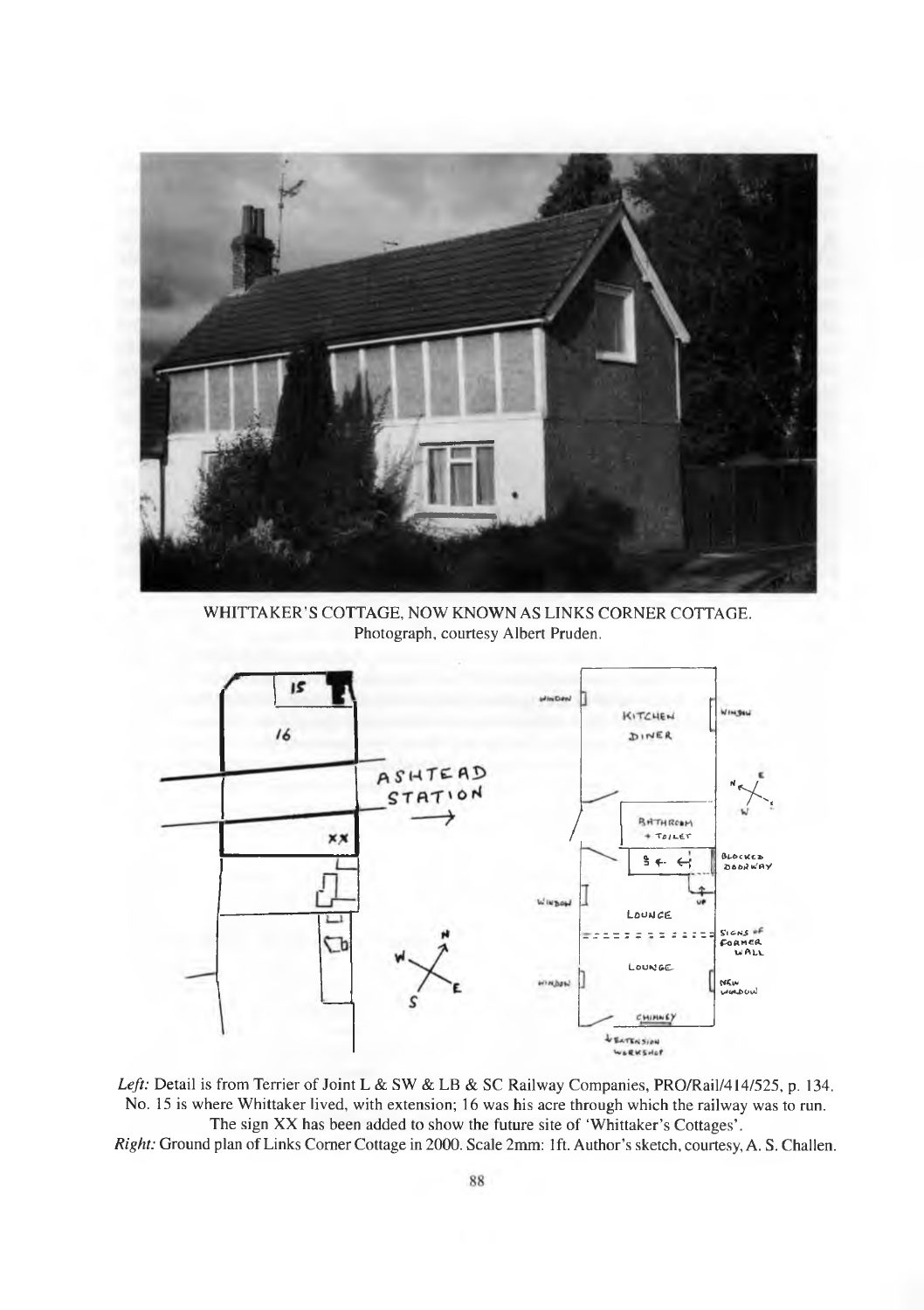present ground floor and its dimensions. The house has three sections, the kitchen diner, the entrance lobby with bathroom and toilet, and the living room. There is also a glass conservatory on the north side. A door from the living room leads into a large workshop, once a garage, with a triangular addition on the north west side. The first floor consists of two bedrooms of roughly equal size back and front. The ceilings are coved to the shape of the roof with a small loft space above. The upper floor rests on mainly  $6" \times 2"$  unplaned joists. The staircase rises in two stages from the south side of the lounge and emerges between the two bedrooms. Four steps lead to a platform and a left handed turn.

There are indications in the house of changes over the years. The house is 12 feet wide, a dimension that has not changed and an indication of a long history. The present length is 32 feet, excluding the workshop at the back. The outline of a former wall can be identified at the centre of the back room, the lounge, which may point to an original two bay cottage of some 24 feet in length. The present stairs replaced a steep open stairway which climbed from north to south. The owner told me that the original entry to the upper floor was by ladder.

At the turn of the present staircase there is evidence in the south wall of a former doorway. The deposited plan in the Book of Reference for the Epsom & Leatherhead Railway of 1855 shows clearly an extension on the south side of the cottage, the entrance to which would coincide with the blocked up doorway.<sup>6</sup> The 25" OS map of 1866/67, published in 1877, also shows this extension, forming a T shaped plan. By the time of the 1896 25" OS map the extension has disappeared. In that map there is a long extension added to the western end of the former cottage including part of the area of the present workshop. The same long rear extension is shown in the OS map of 1932 and is remembered by the present owner from his childhood. By 1980 the OS 1:1250 map shows the present outline with a short rear extension with triangular addition and the name 'Links Comer Cottage'.7

During the latter part of the 19th century and the early 20th the building was used for other purposes. There was a hoist in the space now occupied by the upstairs east window facing the Common. This would have been used as part of the bakery for bags of flour. Later it was used for hay when horses were stabled on the ground floor! The cottage appears to have returned to use for human habitation soon after the end of the First World War in 1918.

The conclusion of this brief survey is that the present cottage with its unprepossessing exterior is without doubt an old Ashtead cottage and was the cottage in which Whittaker lived. The cottages now in Downland Museum were built nearly twenty years after his death in 1849 but it is not yet known who built them.

#### **NOTES**

- 1. SHC/2703/page 2.
- 2. PRO RAIL 414/525.
- 3. Census Abstract 1861, LDLHS Archive, Leatherhead
- 4. Census Abstracts 1861-1891, LDLHS Archive, Ashtead, Ref. AW185, 137, 186 & 187.
- 5. LDLHS Ashtead Archive has imperfect copies of original maps.
- 6. PRO RAIL 414/525.
- 7. Ordnance Survey extracts, courtesy of R. Harris, Downland Museum, copies also in Ashtead Archive. All approx 1:1250.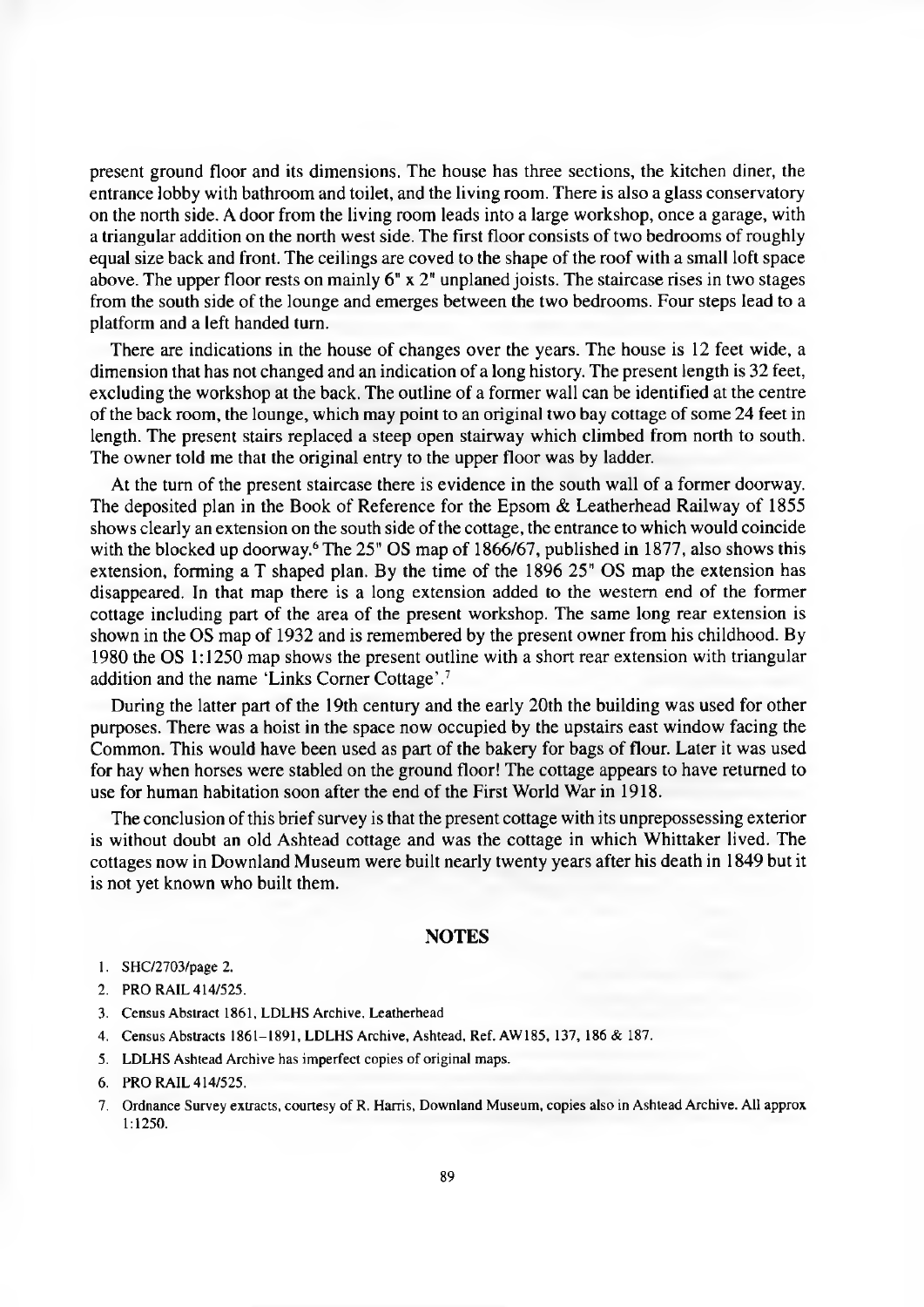### <span id="page-15-0"></span>**BAPTIST MEETING ROOM AT HAMPTON COTTAGE, 1846-58** By A. ROBERTS

**FROM 1844 to 1865 Hampton Cottage (which was then called Ormond Cottage and is<br>now the Leatherhead Museum) was occupied by the seedsman and gardener Richard Blake** 'ROM 1844 to 1865 Hampton Cottage (which was then called Ormond Cottage and is (1787-1865) and his wife Barbara (1799-1872). The couple were devout members of the Particular and Strict Baptist faith and held regular Thursday evening prayer meetings at their home. For Sunday worship they had to walk all the way to Tadworth or Brockham Green, there being no Baptist Church nearer at that time. In 1846 they applied for and were granted a preaching licence for Ormond Cottage and the first sermon preached there was delivered by the Pastor of Tadworth Chapel on Sunday October 18 that year. Meetings continued at the cottage for twelve years, the average attendance being some twenty worshippers. New members were inducted into the faith by the rite of baptism by total immersion, which was either carried out in one of the neighbouring chapels equipped with a baptistry or in a pond at Woodbridge Brickyard, which was owned by Henry Sayers, a member of the group. Sometimes the River Mole was used for this purpose. Entry No. 251 in the 1851 Religious Survey refers to the cottage as a 'dwelling house not exclusively used as a place of worship'.

By 1858 the congregation had outgrown the building and larger premises were engaged at the Literary Institute in North Street, opposite the Independent Chapel. This proved somewhat difficult for visitors to find and the following directions were given: 'It is near the engine house, on which is a clock; before you is H. Moore, Woolstapler, next is A. Blaker, Whitesmith; between these is a gate leading to a garden, in which is a room, withal clean as a new pin'. In 1859 the congregation meeting here was formally established as part of the Strict Baptist Church and a Pastor was appointed.

A need was soon felt for a building of their own and by 1868 enough money had been collected by penny-a-week subscriptions for work on it to begin, all materials and labour being donated by Baptist members. A site in Church Road was purchased from John Humphrey and the new 'Mount Zion' Chapel was opened in 1869. Its first Pastor was James Ockenden, but it is not known if he was related to the Ockenden family who later lived in Hampton Cottage.

After her husband's death Barbara Blake moved to Cavendish Villa in Church Walk, conveniently close to the new Chapel.

There is some evidence that Blake may have lived in Hampton Cottage from as early as 1819. The title deed to the neighbouring property (Devonshire Cottage) refers to Hampton Cottage as being occupied by '— Blake' in that year and the Tithe Assessment of the same year records a Richard Blake occupying a cottage in Lucas Yard at £5 a year which was approximately the value of Hampton Cottage. However, Blake does not appear in the 1841 Census and the records of the Baptist Church indicate that the prayer meetings in Hampton Cottage began in 1844. John Lucas was a wheelwright with premises in the High Street.

#### **NOTES**

Apart from the sources mentioned in the text the following were also consulted: R. F. Chambers, *The Strict Baptist Chapels of England: Surrey and Hampshire* (1952); S. F. Paul, *Further History of the Gospel Standard Baptists,* Vol. 5 (1966); Mary Rice-Oxley, *The Story of Hampton Cottage, Leatherhead* (1986).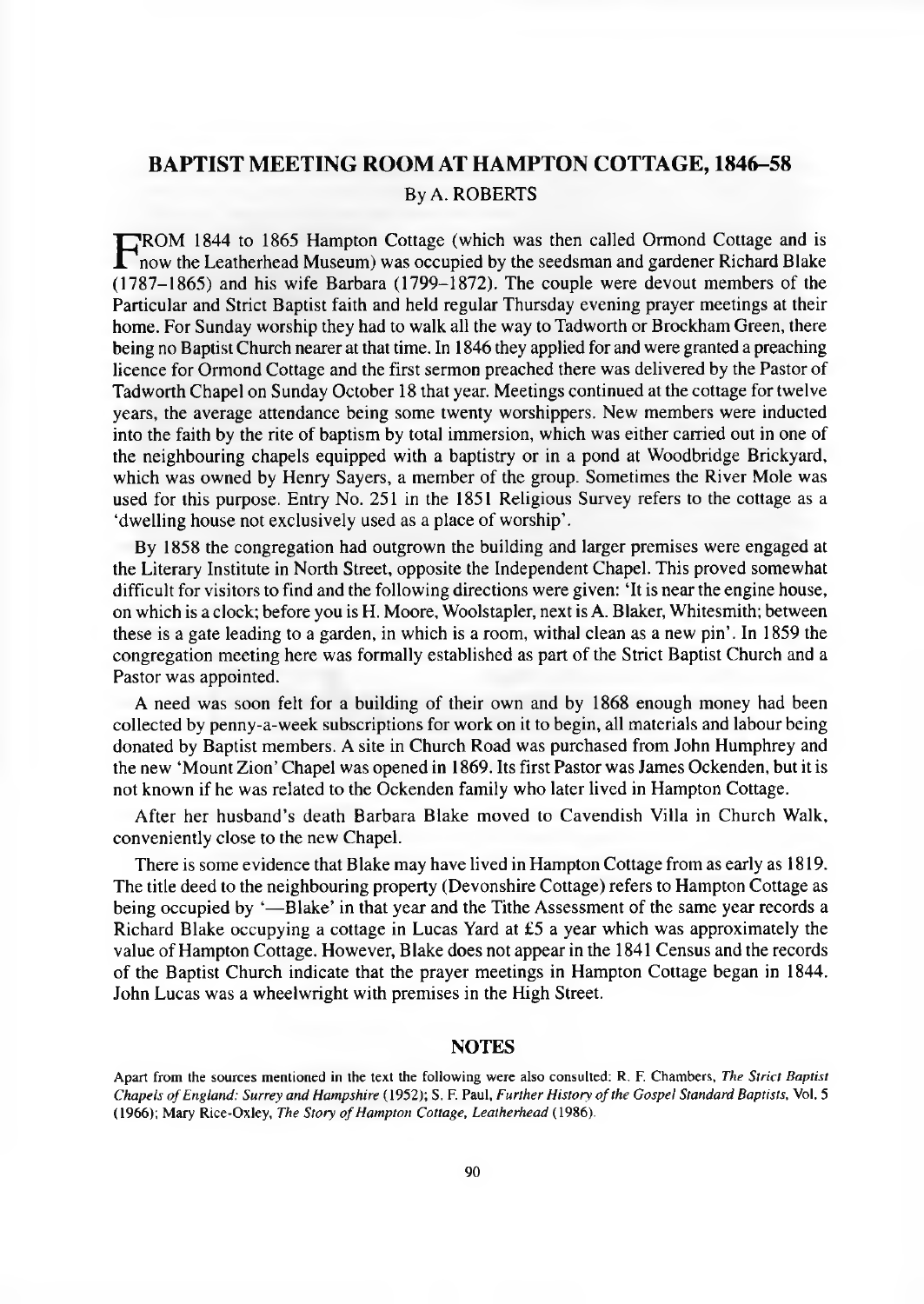### <span id="page-16-0"></span>**LEATHERHEAD AND FETCHAM, A CENTURY AGO**

By J. R. CLUBE

THE year 2000 is a turning point not only for the millennium but for the century as well,<br>and while we cannot easily look back a thousand years, a view of Leatherhead and Fetcham<br>in 1900 is indeed feasible. It is fortunate and while we cannot easily look back a thousand years, a view of Leatherhead and Fetcham in 1900 is indeed feasible. It is fortunate that the Society's *Proceedings* already contain articles written at the half-century, in the nineteen fifties, by a Mr A. J. Ginger, then an elderly local resident, who had lived in Leatherhead since the 1880s. Another fifty years later, in 2000, his articles about Leatherhead and Fetcham in late Victorian and tum-of-the century days, show an even greater contrast between life then and the present day.<sup>1</sup> Ginger's family came to live in Kingston Road, Leatherhead when he was three years old. He walked over a mile to school in Fetcham every day, first sang as a boy chorister in Fetcham church in 1889, and took his first job at Fetcham Post office shortly before the end of the century.

Ginger was sure that his recollections from his early childhood were very clear. The final fifteen years of the Victorian century saw the passing of the age of leisurely progress, peace, plenty, and fine craftsmanship, and he felt that only those who had experienced those days could appreciate the significance of the change in the way of life. This change was more evident in the rural villages of Fetcham and Bookham than in Leatherhead which had already become a town and where the loss was mainly in the oldest and best buildings.

#### **Leatherhead**

Although Ginger's memory was doubtless coloured by youth he described Leatherhead as a neat, picturesque and clean little town, isolated in the countryside, but far from dull. On Saturday nights shops were open late and the streets were packed with people. The town band played frequently, either outside the Duke's Head or by the Town Clock. There was also much street music: German bands, the hurdy gurdy man with his monkey, Italian organ grinders in bright clothes with girls in voluminous skirts. The accordionists Antonio and Marco were great favourites. There were concerts, lectures, amateur theatricals and the Magic Lantern. There were frequent circuses and fairs on the Common, and itinerant showmen would perform at the Town Clock, perhaps with performing bears or with a travelling aquarium.

In those days Leatherhead was prone to dress itself up on the slightest excuse, and especially at Queen Victoria's Jubilees in 1887 and 1897, and with celebrations at every victory in the Boer War (1899-1902). Flags and bunting, gas light and fairy illuminations would decorate the streets and there would be processions, music, and sports in Randall's Park. At the Jubilee celebrations in 1897 the local paper likened Leatherhead to Venice in carnival time. There was no picture palace or cinema but the Victoria Hall, (now marked by a plaque in the High Street) was visited by touring companies with plays such as Uncle Tom's Cabin and East Lynn. There were 'Penny Readings' at the Reading Room in Fetcham, where Ginger and many others got their first introduction to the works of Dickens and other writers.

On working days other sounds than music could be heard. Mr Kam had a wagon works in Kingston Road and a carriage works in Fairfield; and the Ventham carriage shop was located in Bridge Street. Their associated blacksmiths' shops were in continuous operation which meant that the sound of hammer on anvil could be heard all over Leatherhead. Similarly Mr Lloyd the saddler carried on his trade in Bridge Street. Opposite was a slaughter house where pigs were killed. Mr Neate the grocer made his own bacon and killed his piglets in the High Street. Sawyers and brick makers were also active.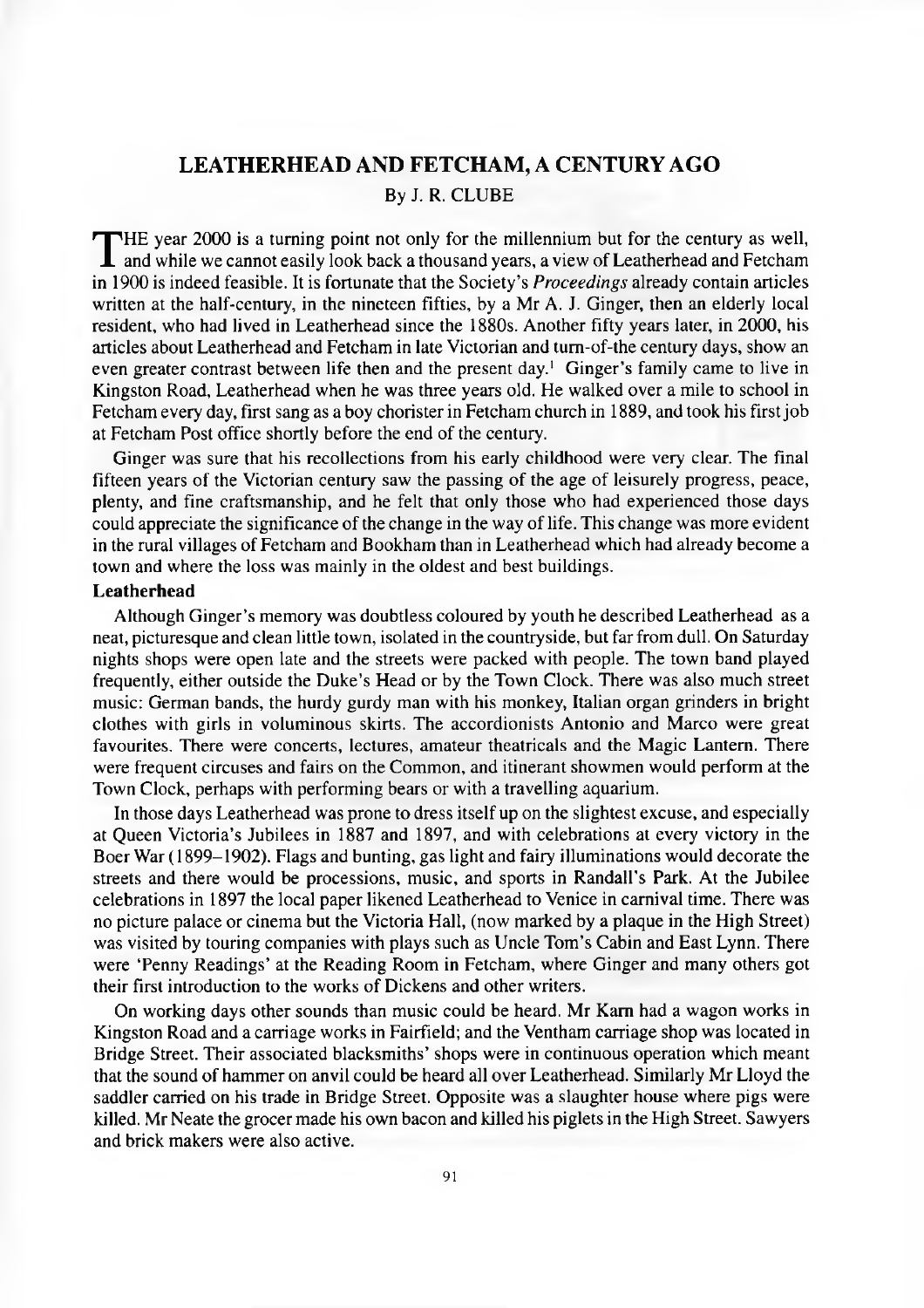

LEATHERHEAD HIGH STREET IN 1900. Society Collection.

In addition to all this bustle and noise the powerful smell of malt and hops at the Swan Brewery permeated the town centre. At the associated cooperage beer casks were piled up and like most Victorian beer the brew was very potent. The status and atmosphere of the Swan Hotel reflected the personality of Emily Moore whose father had owned the hotel since the 1840s. The Swan Yard was full of coaches, and the smell of horses, harness, and tallow candles was pervasive. The Swan was still a stage for four-in-hand coaches which sometimes put up in the yard. As a boy Ginger had befriended an old cabby there who had ridden postilion on chaise horses in prerailway days. Emily Moore also bred cows which could be seen daily ambling through the High Street and Church Road to grazing at Thomcroft and Downside.

For the wealthier classes in the area there were House parties, balls, hunting, point-to-point, and shooting. The Mid Surrey Fox Hunt, or Stag Hunt, would meet at the Swan. A Great Hunt Ball would be held in the season at the Swan or the Victoria Hall. Church and Chapel had a great influence in Victorian days and Sunday church-going was a general habit. These were the days of Canon Utterton, a dignified patriarchal figure who gathered around himself some talented curates. Ginger remembered particularly Mr Sedgwick, a forceful preacher who packed the church when he gave a sermon.

### **Fetcham**

In contrast to Leatherhead, Fetcham was one of the prettiest villages in the country, and, away from the traffic on the Guildford road, remained quiet and select. In those days the roads belonged to pedestrians as well as horse traffic. Motor or steam vehicles had to be preceded by walking 'flagmen' and Ginger saw many of them. He also remembered the variety of trees, the profusion of birds and an admonition not to disturb a robin's nest because a robin had touched Christ on the Cross.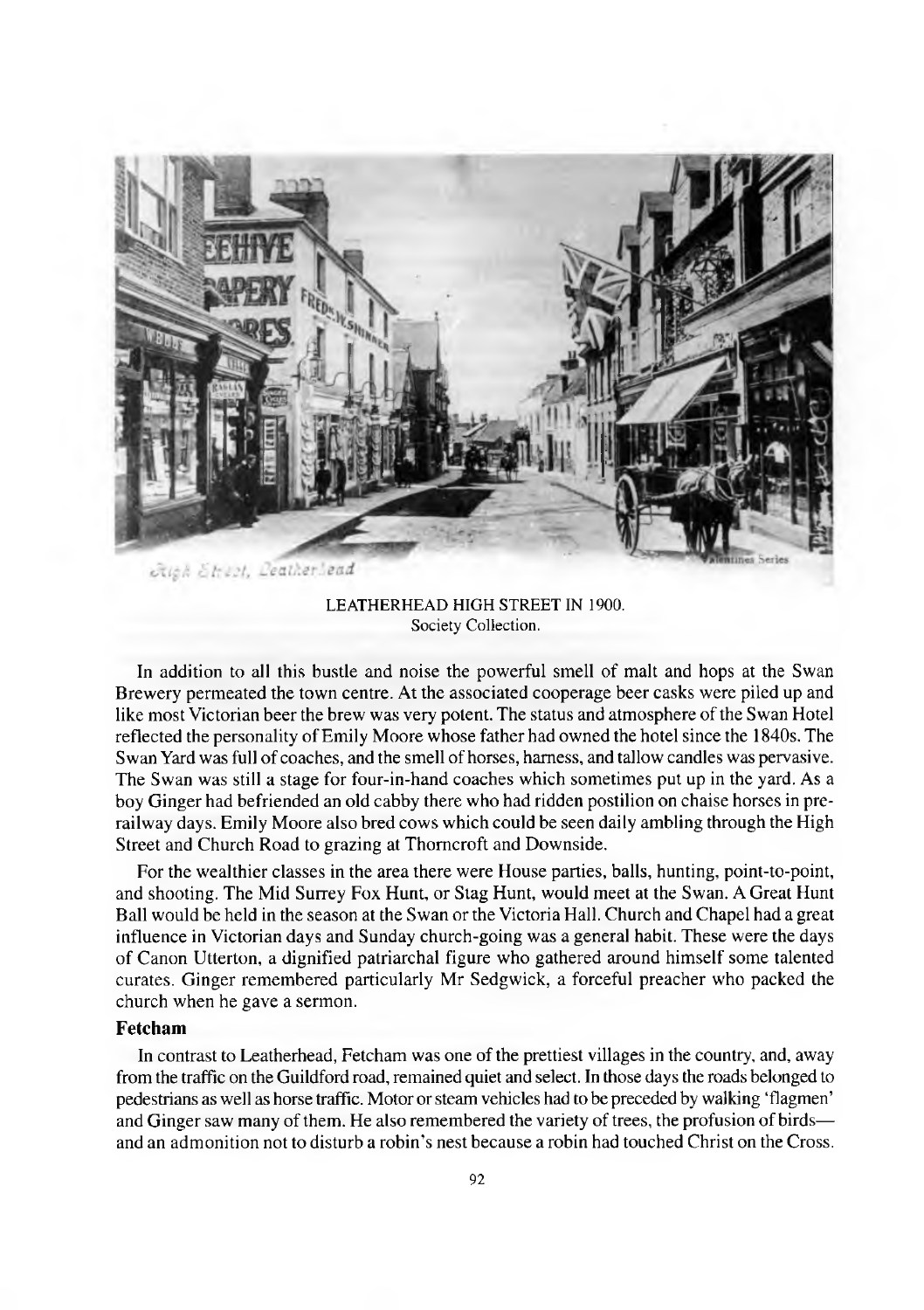The village contained several distinguished-looking mansions inhabited by wealthy people who maintained large staffs of indoor and outdoor servants. Then came a few smaller good class residences, various farmhouses, the schoolhouse and the smithy always busy working on cartwheels, ploughs and shoeing horses. At Mill House the water-mill was still operating. The Splash at River Lane was then a true waterfall of some beauty, and Ginger remembered the weed-cutting at the mill where he was allowed to accompany the men working in their punts. Two charming pubs, the Rising Sun and the Bell Inn, completed the village.

The village pound stood at the junction of Cobham Road with the Street and further along (near the Post Office today) was a horse-pond called Cock Pond favoured by children for skating in winter. The sports of the gentry involved the village as well. Ginger recalled following the hounds over the Lower Road; and the village men and boys acted as beaters to the guns. He particularly enjoyed watching polo matches at the ground on Hawks Hill between the Ridgeway and the coppice near the chalk pit.

Apart from stone breakers working on the roads, farming was the main occupation. The farms were mostly owned by Squire Hankey of Fetcham Park House and let to tenants. Farmer Dodge's Cannon Court Farm was the largest but he was a stern man whom the boys avoided if only because they helped themselves to his produce. Farmer Lang of Home Farm who lived in the house next to the barn (now the Village Hall) was a kindly Scot who wore clothes in the style of a century earlier. It was he who introduced a form of ploughing involving two stationary steam engines pulling a chained plough between them.

Ginger's first job was assistant at Fetcham Post Office which was then located at the School House. The Schoolmaster, Mr Constable, was himself sub-Postmaster. Ginger was responsible for telegrams which were passed on a primitive telephone linking Leatherhead, Fetcham, Bookham and Effingham. Telegrams were delivered by the Schoolmaster's domestic help, or, if she was out, by Ginger himself. No delays were permitted in the service in those days. Much of the traffic was with business houses in the City, but a great many were concerned with betting.

In the Victorian days of prosperity and plenty it was a source of shame to Ginger even then that there were many poor people, mostly living in Leatherhead Common, who were obliged to walk barefoot, at least in summer. Many engaged in poaching, particularly near Roaring House Farm. But to take a wild rabbit home 'for the pot' was a punishable crime. However, a group of ladies in Fetcham provided and served soup for the poor and school children in the Reading Room during the winter.

With all his happy memories of those days Ginger did not forget the less attractive side of life. There was dust on the road in summer and mud in winter. The sanitary system was vile with no running water or main drainage. Heating and lighting were primitive. The church was lit by candles and cottages by colza-oil lamps. As Ginger remarked, ivy-clad cottages were very picturesque but they were also very damp. Ginger was sufficiently realistic to be grateful for improvement in living and social conditions that the new century brought in. In our turn we have only to look back fifty years or so to realise how much we have gained, and lost, since Ginger wrote his articles.

#### **NOTES**

1. For Ginger's articles see *Procs LDLHS,* 1 (2), 1948, pp. 12-16; 1 (3), 1949, pp. 14-18; 1 (7), 1953, pp. 12-18.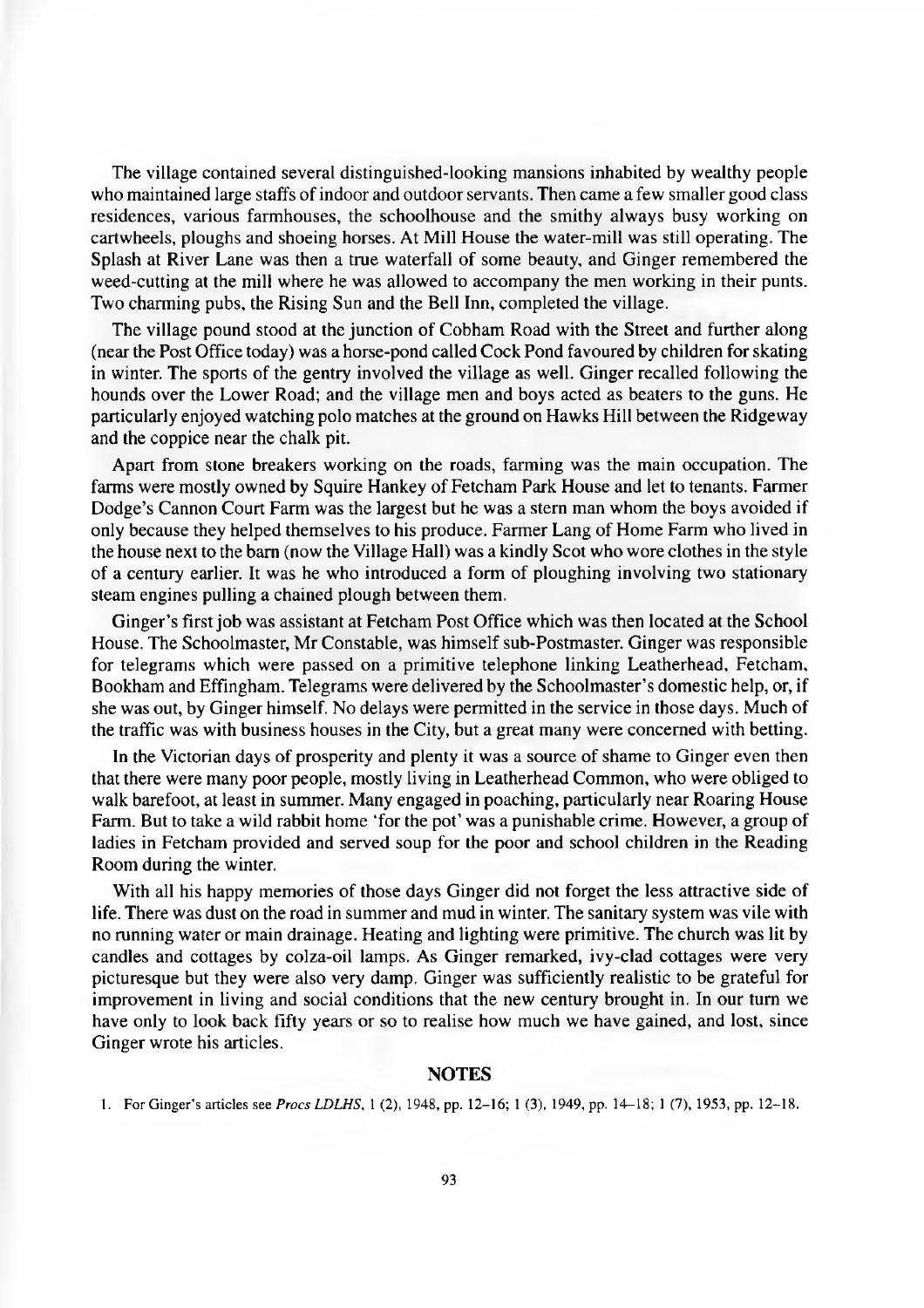### <span id="page-19-0"></span>**THE ICE-HOUSE AT ABINGER HALL** By G. F. STONEHOUSE

### **Introduction**

THE ice-house at Abinger was recently cleared out, measured and recorded by a small<br>group of local historians. It is built into the north-facing slope of the greensand ridge rising<br>to the south of the Tillinghourne valley group of local historians. It is built into the north-facing slope of the greensand ridge rising to the south of the Tillingboume valley and the present A25 Dorking to Guildford Road. The National Trust now own the ice-house but it was at one time part of the Abinger Hall estate. It is first mentioned in Sales Particulars of 1803 and later shown on the O.S. 25 inch map of 1873.

### **Construction of the ice-house**

The ice-house was well preserved and seemed to be structurally sound though filled with rubbish. After complete clearance an entrance pathway was found leading into a tunnel which ended in a wall in which there was a rectangular man-hole giving access to the main chamber where the ice would have been stored. This chamber had a dome-shaped roof and was bricklined throughout. It had been dug into the greensand and its top covered with an insulating layer of earth.

Near the bottom of the chamber were found traces of cross-members which would have supported the ice. Below this was a sump chamber whose floor was natural greensand which, being porous, would have allowed the melt- and other- water to drain away.

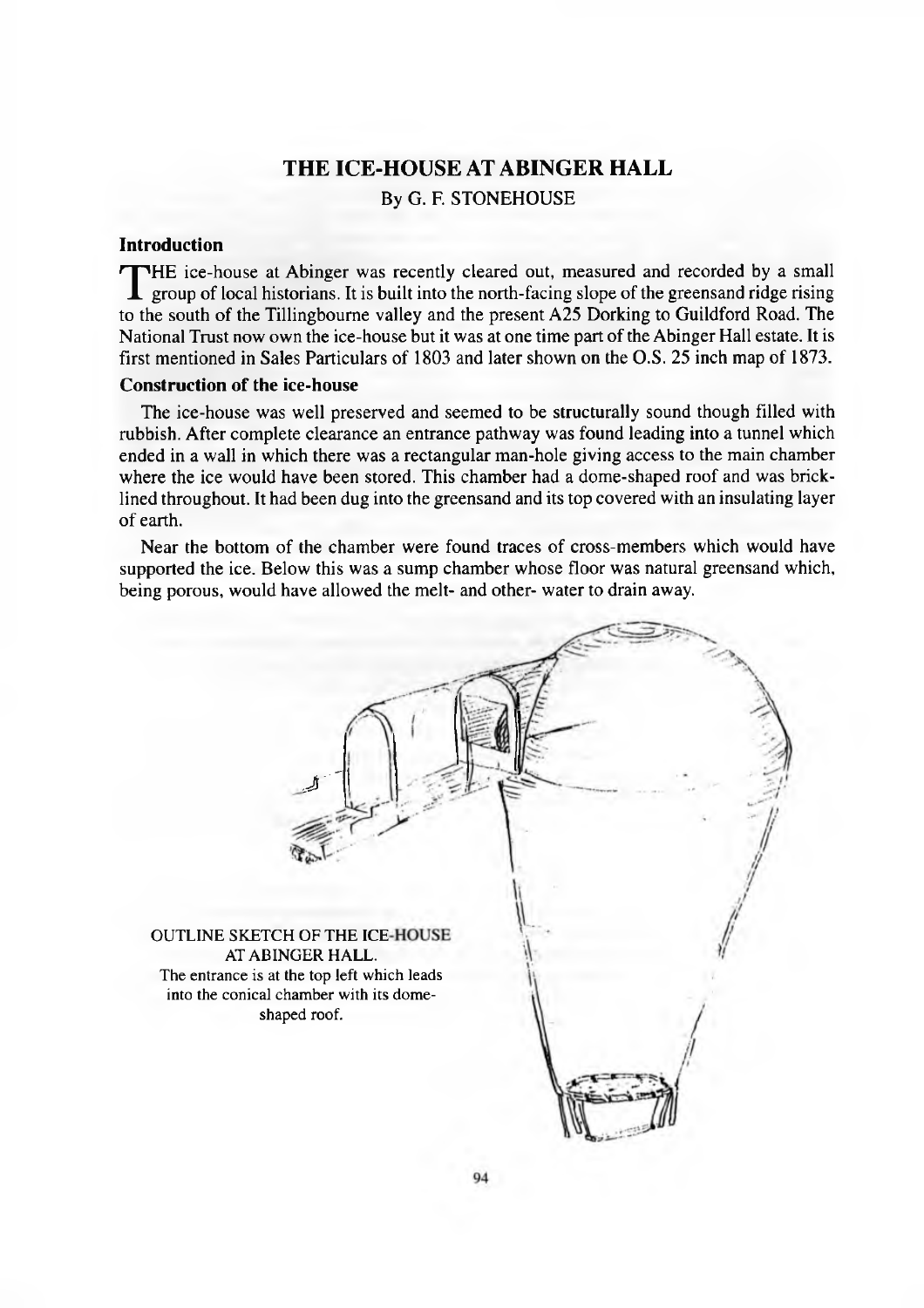

THE ENTRANCE TO THE ICE-HOUSE AT ABINGER HALL. Photograph by G. F. Stonehouse.

### **Some additional details**

*The tunnel entrance* was 3.55 m. (11 ft. 6 in.) long, 1.84 m (6 ft) wide and between 1.84 and 1.94 m (6 ft and 6 ft. 4 in.) high. The tunnel floor was brick-tiled and sloped up at a gradient of about 1 in 30. There were vertically aligned gaps in the brickwork of the walls where the jambs of two doors would have been fitted. It was common practice in ice-houses to have two doors sealing the tunnel, forming an air-lock which would prevent cold air in the chamber being replaced by warm air when ice was removed in summer. About half-way along the tunnel wall the date '1853' was scratched with the letter 'G ' nearby. In other places there were scratched parallel lines, possibly tally marks made when ice was either loaded into or removed from the chamber.

*The Chamber* was conical in shape. From the centre of its dome to the bottom it measured 6.35 m (20 ft. 10 in.); at its widest it was 3.62 m (12 ft) in diameter. The walls sloped down and inward smoothly in straight lines to the bottom where the diameter was 1.6 m (5 ft 3 in). Near to the bottom there were two opposing sets each of five slots which would have supported crossbeams on which the ice would have rested. In one of these slots there was the trimmed end of a piece of timber, presumably the remains of one of these beams.

The lower part of the chamber was nearly cylindrical in shape and contained two parallel, transverse walls at right angles to the supposed alignment of the cross-beams; perhaps the remains of a different ice-supporting system.

*The Debris removed* contained nothing of historical interest.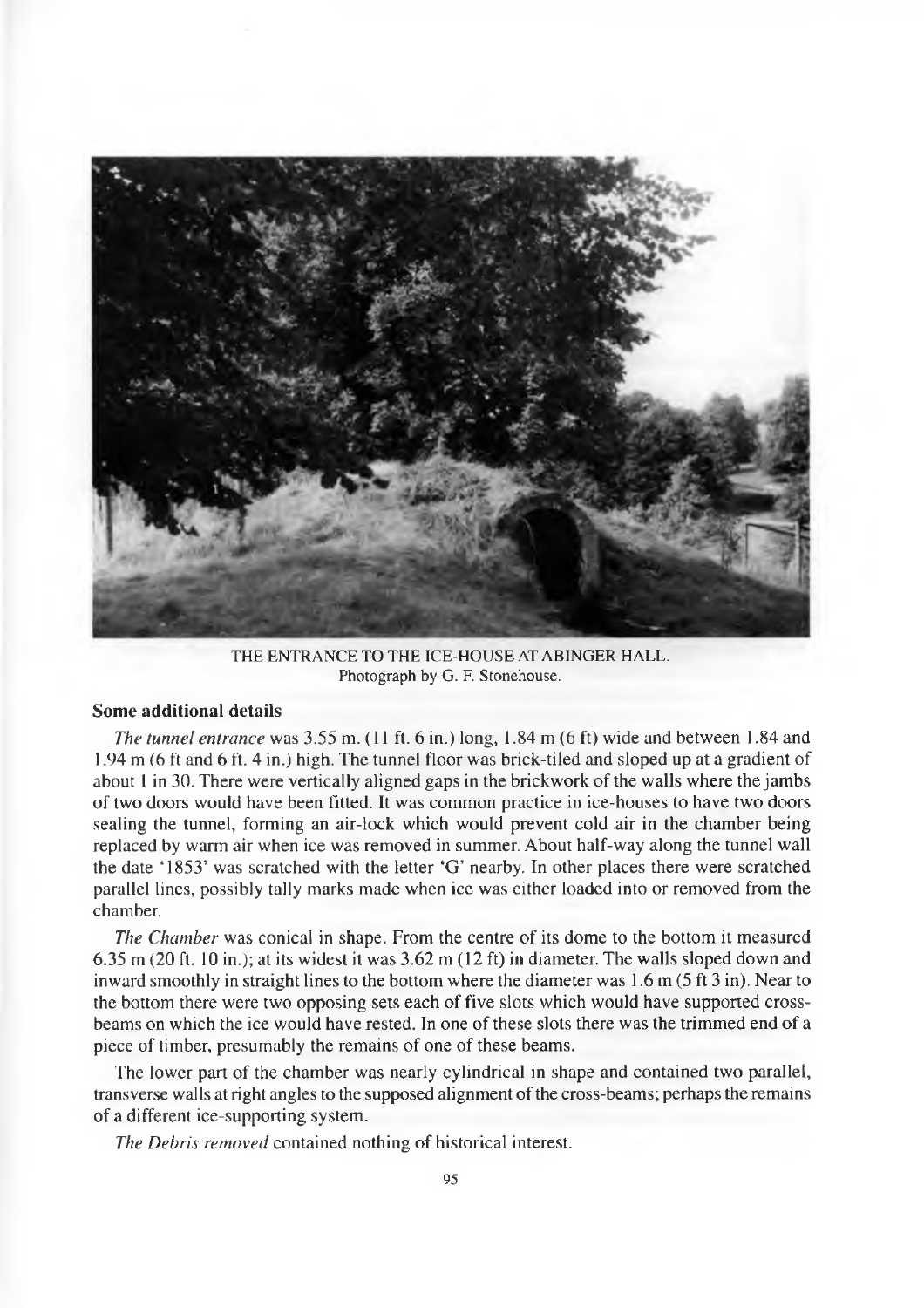### **NOTES AND ACKNOWLEDGEMENTS**

*The Working Group* was led by Stephen Fortescue and included Emma Corke, Jill Godfrey, Hazel Putland, Pamela and Peter Starling, Geoff Stonehouse and Margaret Tarplee. The valuable support of Mary Rice-Oxley was also appreciated.

*The Full Report* with drawings, dimensions and photographs has been lodged with: The National Trust, The Surrey Archaeological Society and The Surrey Record Office, Woking. It achieved 2nd Prize in The Margary Award at Surrey Archaeological Society's 1999 Annual Symposium.

*In Closing* two further points:

- 1. The group is just finishing a similar project at the ice-house at Juniper Hall, Mickleham.
- 2. After considerable work both on the ground and in the available literature the group was unable to locate the remains of the ice-house at Polesden Lacey. Any help to find it would be appreciated by the group.

### **WARTIME DEFENCES: A SECOND LOOK**

#### By T. MARCHINGTON

"TER the publication of the article on this subject in the 1999 *Proceedings,* it was felt that more should be said about the wartime defences between Box Hill and Ranmore Common, including the 'anti-tank island' of Dorking. Although much field evidence has been demolished, the assistance of wartime residents has made it possible to add further to the picture presented in the previous article.

### **Defences at the foot of Box Hill**

In this area the GHQ Stop-Line depended on the River Mole as an anti-tank ditch. Where the north bank was insufficiently steep, it was faced with chestnut palings and backfilled. The only breach was where a ramp gave access to water for the 80 dairy cows on Boxhill Farm. To prevent the passage of tanks here, 12 massive concrete cylinders were constructed. Pillboxes were built on the north side of the river, two opposite the sewage works and one at each end of Pudden Pond.1 These have all been demolished but the sites at Pudden Pond have mounds of debris. These two pillboxes could have covered both the river and the main road from Dorking to Reigate. Two more pillboxes stood by the Old Reigate Road, one with a large aperture for an anti-tank gun. These also have been demolished. Two pillboxes survive at the foot of the escarpment west of Brockham Quarries. Boxhill Bridge (now a foot bridge) was a road bridge prior to flood damage in 1968. In 1940 a row of movable anti-tank pyramids stood south of it and 100 yards to the north-west an unprotected gun-mount or holdfast survives.2 This was for a 6-pounder Hotchkiss anti-tank gun. With the clearance of vegetation this could have covered both Boxhill and Deepdene Bridges. Close by there was an anti-aircraft gun and searchlight during the Blitz.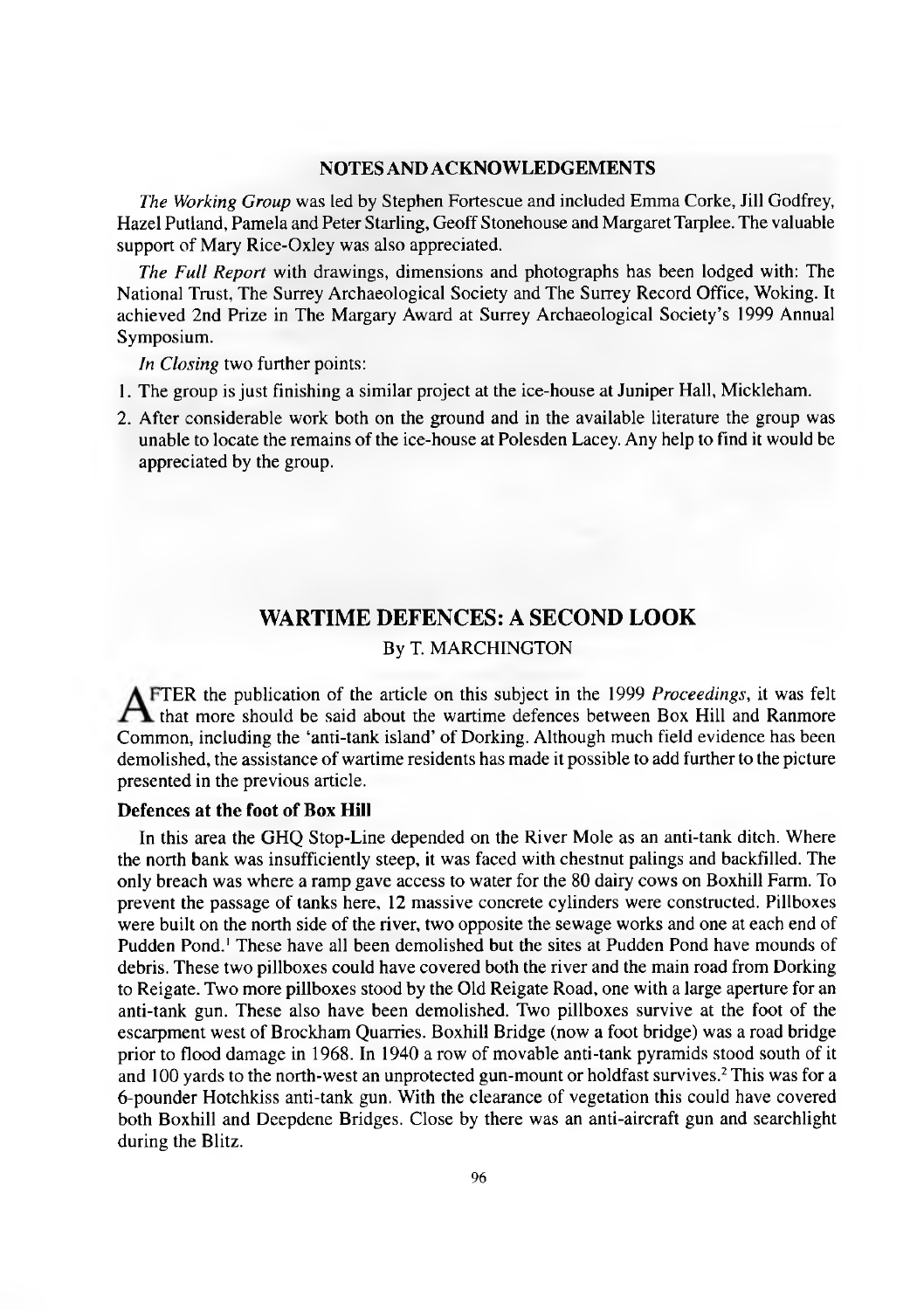The River Mole impinges on the North Downs at the foot of Box Hill. Nearby is the fluted concrete pillbox described in the previous article. A long depression in the knoll above it and circular depressions by the woodland edge may have been supporting weapon pits. Confirmation has now been given that the river was barred against the passage of tanks at times of low water by a row of triple cylinders of which a few survive upstream from the Stepping Stones. Close by is the massive rectangular pillbox with another holdfast for a 6-pounder gun, facing west across the Mole Gap.

### **The Mole Gap**

The River Mole flows northwards here and so was of little use for the GHQ Stop-Line. Instead an anti-tank ditch was excavated across almost the whole of the Gap. It stretched from the old chalk pits on Ranmore Road across the present vineyard to the cottages by the railway on Bradley Lane. Although infilled, the probable site of this ditch was identified in the 1950s by a line of surface stones— mistakenly believed at first to be a section of Stane Street.3 Most sources agree that the ditch did not continue from the cottages to the foot of Box Hill. However, the triple, concrete cylinders which blocked the river there suggest that this was the original intention. The failure to complete the ditch may reflect a change in policy in July, 1940, when General Alan Brooke took charge of Home Forces.4 Defence of this 500 yard break in the Line would have depended on the rectangular pillbox already referred to, together with several pillboxes in the immediate vicinity of the road. Only one of these survives, 400 yards NNW of the Burford Bridge roundabout.

South of these defences in the Mole Gap stood Dorking, which was designated as an 'antitank island' or 'nodal point' .5 The Home Guard map in Dorking Museum shows the defences in detail. Much of the built-up area was behind a perimeter of barbed wire, inside which two core areas were protected by anti-tank obstacles. These included sand pits and rows of buildings as 'fixed' obstacles, with concrete cylinders and rails in concrete sockets as 'movable' obstacles on roads and railways. One core area centred on the High Street and Reigate Road with the nodal point HQ and the vital arch at the eastern end where the railway crossed the London Road. The second core area was Deepdene House which was the centre that controlled the railway dispersal of forces evacuated from Dunkirk. The junction of Pixham Lane with the Reigate Road was also heavily defended.

#### **Ranmore Common**

The anti-tank barrier westwards from the Ranmore Road utilised the Pilgrims' Way 'Trackway' for over a mile. The uphill side of the track was cut into a vertical face which was supported by hurdles anchored to stakes above.<sup>6</sup> The spoil was thrown over the downhill side to create a steep bank there. Although the hurdles have gone, the vertical face and spoil heaps can be traced most of the way to the open downland of Denbies hillside above Landbarn Farm. Here the track was less suitable as a barrier, so an anti-tank ditch was excavated across the scarp face about a third of the way up. Although the ditch was later infilled, $7$  its line is suggested by a break of slope and indications of broken ground such as a concentration of rabbit burrows; at the western end a slight bank and ditch feature survives. Beyond this, before the first of the pillboxes along the North Downs Way, only one lane rises up the wooded scarp. This small, sunken lane appears to have been protected by a slit trench.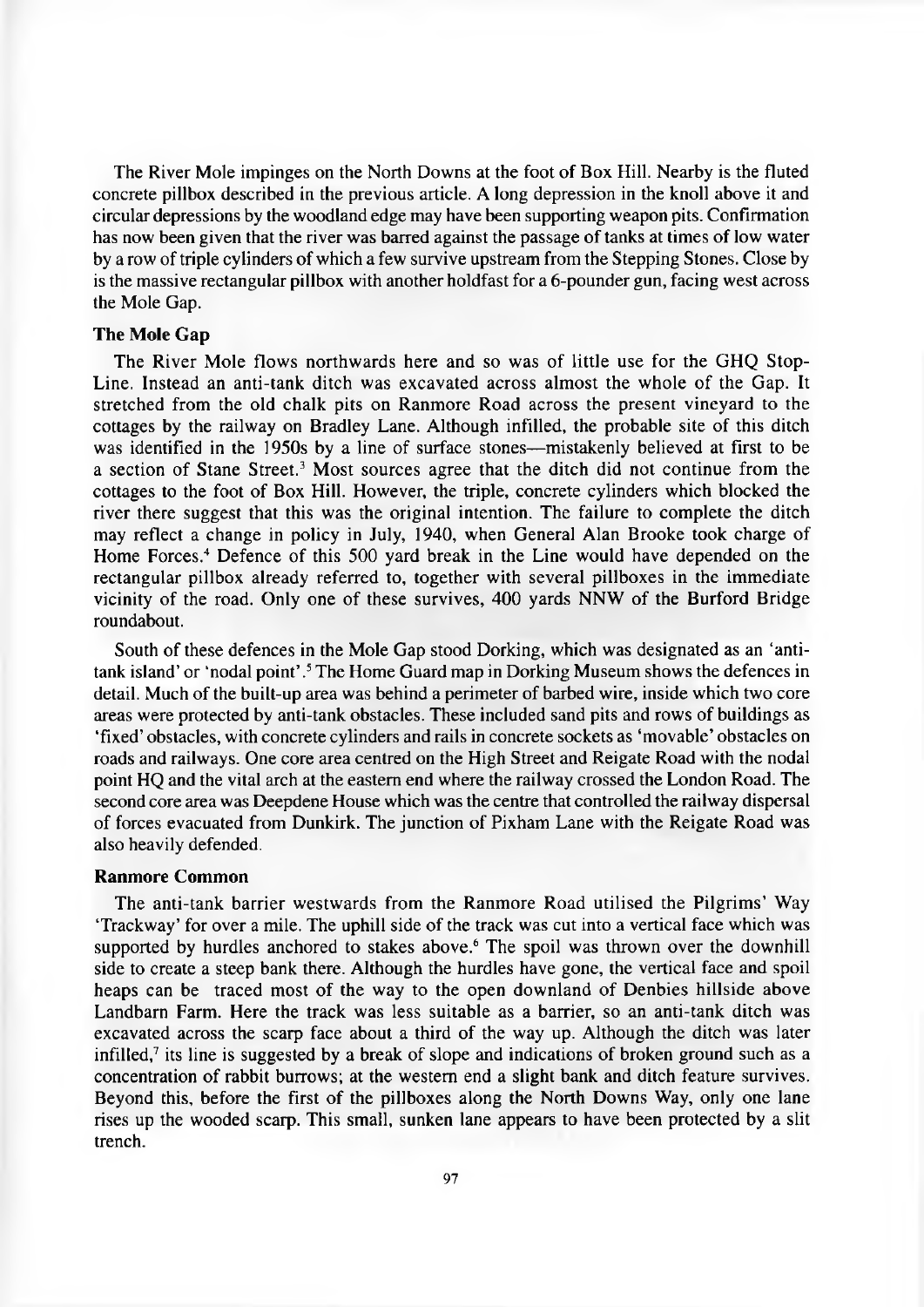

ANTI-TANK DEFENCES ON BOX HILL FARM.



# GUN-MOUNT NEAR BOX HILL BRIDGE.

98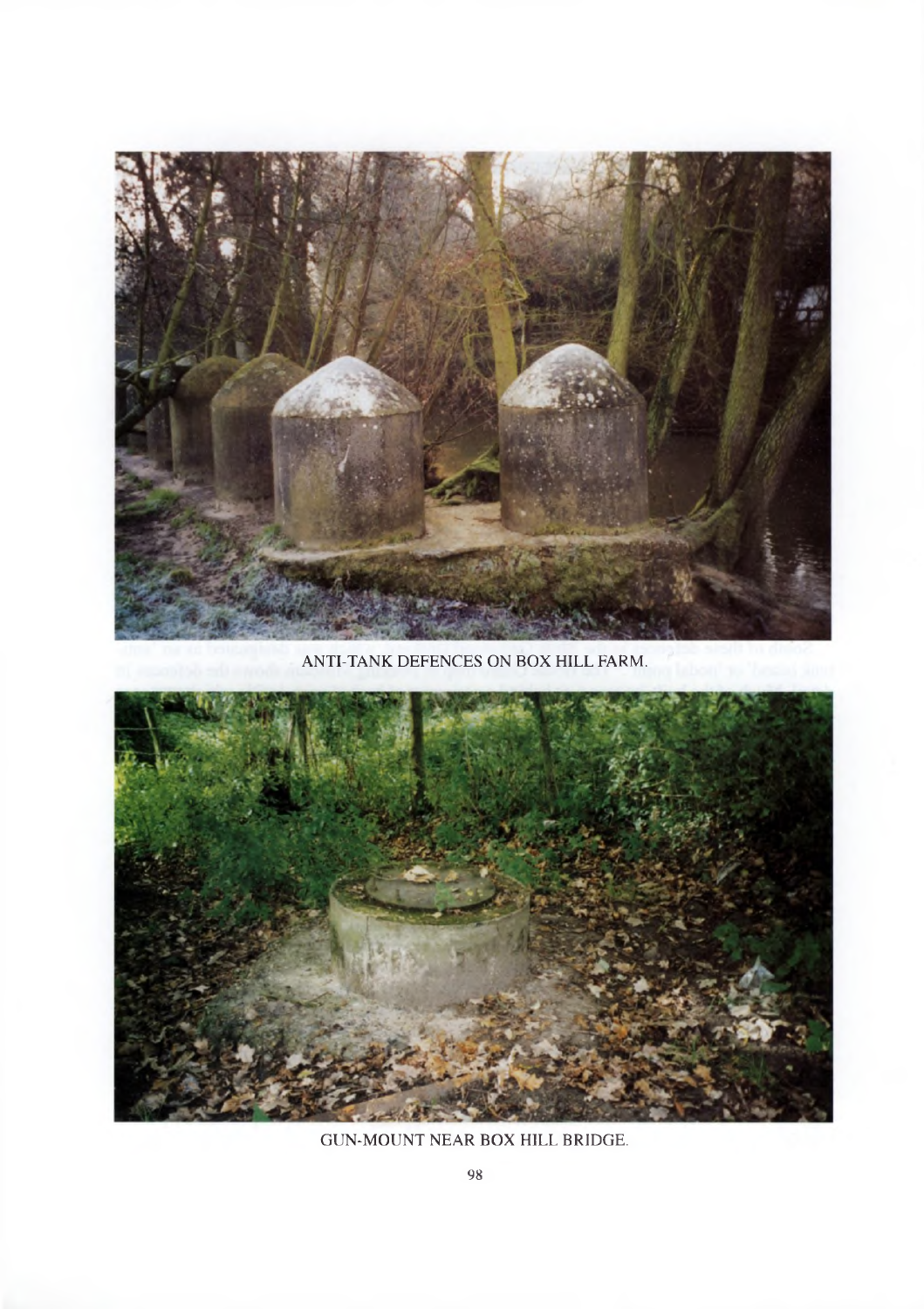

TRIPLE CYLINDERS BARRING THE RIVER MOLE, 300 YARDS UPSTREAM FROM THE BOX HILL STEPPING STONES.

A second look at these wartime defences has shown that there were fewer weak points in the GHQ Stop-Line than at first appeared. However, the fundamental weakness of linear defence had been shown in France and resulted in the virtual abandonment of the GHQ Stop-Line within a few weeks of its inception. Despite this, it is a remarkable memorial to diligent planning and intense activity.8 The desperation of the time is shown by the instruction to the farmer at Boxhill Farm that, in the event of an invasion, his 80 cows, 40 pigs, 400 sheep and 6 cart-horses were to be driven northwards to safety or slaughtered. He was issued with solid-ball shotgun cartridges known as 'paratrooper bullets'. Happily, neither these nor other defences were put to the test.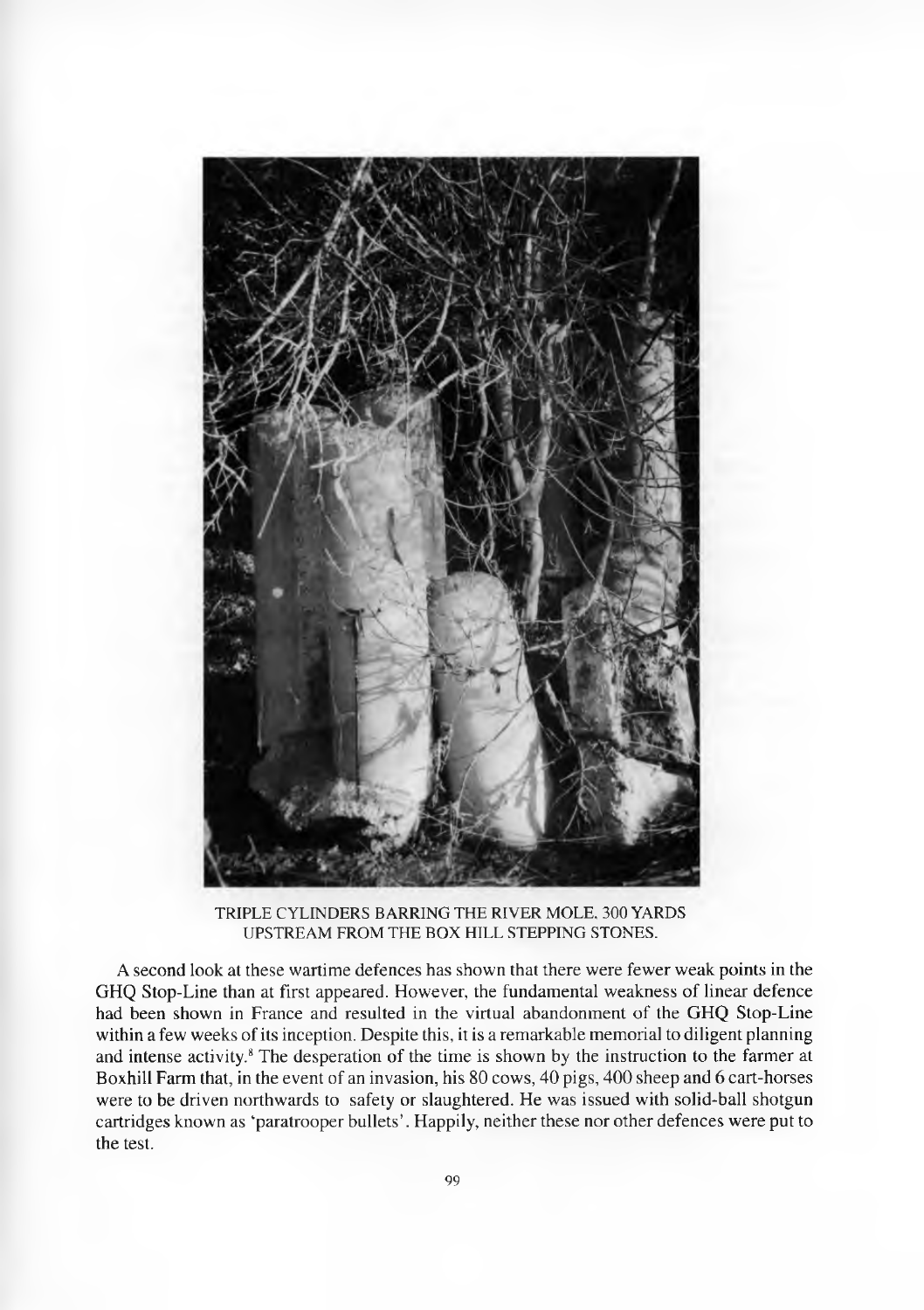#### **NOTES**

- 1. A marshy hollow in 1940; now a private fishing lake.
- 2. Such structures are rare, according to Colin Alexander in *Ironside's Line* (1999), p. 73.
- 3. See a thesis in Dorking Museum by Charles Ross, 'Dorking at War', p. 74, which refers to the Surrey Archaeological Collection, 1958. However, Stephen Fortescue believes the ditch was further up the slope to the north to take advantage of the gradient.
- 4. Within 3 weeks of his appointment, Brooke ordered work on the GHQ Stop-Line to cease except for work already in hand. (See Colin Alexander, *op. cit.* p. 30). Forces were to concentrate on repelling the enemy at the coast.
- 5. Although the GHQ Stop-Line became virtually obsolete under Brooke's new strategy, anti-tank islands were considered vitally important in blocking key routes in the event of an enemy break through. Betchworth, Dorking and Shere were listed among Category B anti-tank islands in 1941, reckoned to hold sufficient supplies to resist an enemy for two days. See Colin Alexander, *op. cit.,* pp. 33-34.
- 6. A Dorking resident, Eric Mansfield, recalls a member of the Pioneer Corps, armed with pick and shovel to construct the barrier, arriving at his house to claim a billet.
- 7. There were good reasons to reinstate land as soon as the danger of invasion was past. Agricultural land was urgently needed and while occupied by defence structures attracted quarterly payments under the Compensation (Defence) Act, 1939.
- 8. A detailed list of the location of all sites found in this area is being made available to the Society.

The photographs are all from the author's collection.

### **ACKNOWLEDGEMENTS**

Invaluable assistance in locating and interpreting previously unreported structures around Box Hill and Landbam Farm was provided by Jim Alexander, who lived and fanned at Boxhill Farm until his retirement in 1999. Important information was also supplied by C. J. Compton of Chapel Farm, Stephen Fortescue, Alan Jackson of Dorking Museum, Eric Mansfield and Chris Shepheard of the Surrey Defences Survey.